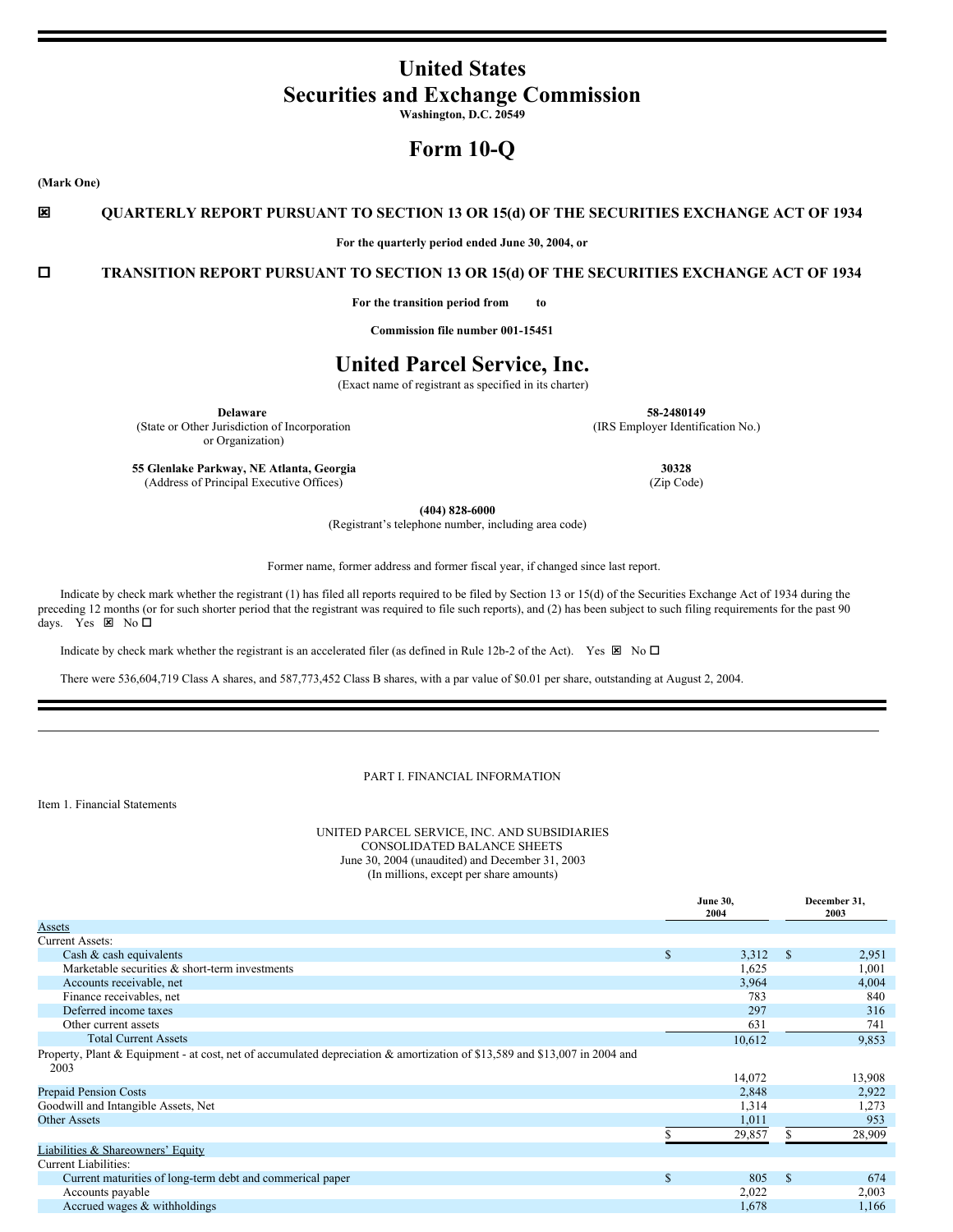| Dividends payable                                                                                             |                | 282    |
|---------------------------------------------------------------------------------------------------------------|----------------|--------|
| Other current liabilities                                                                                     | 1,288          | 1,393  |
| <b>Total Current Liabilities</b>                                                                              | 5,793          | 5,518  |
| Long-Term Debt                                                                                                | 3,182          | 3,149  |
| Accumulated Postretirement Benefit Obligation, Net                                                            | 1,436          | 1,335  |
| Deferred Taxes, Credits & Other Liabilities                                                                   | 4,267          | 4,055  |
| Shareowners' Equity:                                                                                          |                |        |
| Preferred stock, no par value, authorized 200 shares, none issued                                             |                |        |
| Class A common stock, par value \$.01 per share, authorized 4,600 shares, issued 545 and 571 in 2004 and 2003 |                | 6      |
| Class B common stock, par value \$.01 per share, authorized 5,600 shares, issued 583 and 560 in 2004 and 2003 | $\mathfrak{h}$ |        |
| Additional paid-in capital                                                                                    | 105            | 662    |
| Retained earnings                                                                                             | 15,301         | 14,356 |
| Accumulated other comprehensive loss                                                                          | (238)          | (177)  |
| Deferred compensation arrangements                                                                            | 168            | 136    |
|                                                                                                               | 15,347         | 14,988 |
| Less: Treasury stock (3 and 2 shares in 2004 and 2003)                                                        | (168)          | (136)  |
|                                                                                                               | 15,179         | 14,852 |
|                                                                                                               | 29,857         | 28,909 |

See notes to unaudited consolidated financial statements.

2

# UNITED PARCEL SERVICE, INC. AND SUBSIDIARIES STATEMENTS OF CONSOLIDATED INCOME Three and Six Months Ended June 30, 2004 and 2003 (In millions, except per share amounts) (unaudited)

|                             |              | <b>Three Months Ended</b><br><b>June 30,</b> |              |       |              | <b>Six Months Ended</b><br><b>June 30,</b> |              |        |  |
|-----------------------------|--------------|----------------------------------------------|--------------|-------|--------------|--------------------------------------------|--------------|--------|--|
|                             |              | 2004                                         |              | 2003  |              | 2004                                       |              | 2003   |  |
| Revenue                     | $\mathbb{S}$ | 8,871                                        | $\mathbb{S}$ | 8,226 | $\mathbb{S}$ | 17,790                                     | $\mathbb{S}$ | 16,241 |  |
| <b>Operating Expenses:</b>  |              |                                              |              |       |              |                                            |              |        |  |
| Compensation and benefits   |              | 5,079                                        |              | 4,754 |              | 10,247                                     |              | 9,462  |  |
| Other                       |              | 2,482                                        |              | 2,392 |              | 5,016                                      |              | 4,754  |  |
|                             |              | 7,561                                        |              | 7,146 |              | 15,263                                     |              | 14,216 |  |
| <b>Operating Profit</b>     |              | 1,310                                        |              | 1,080 |              | 2,527                                      |              | 2,025  |  |
| Other Income and (Expense): |              |                                              |              |       |              |                                            |              |        |  |
| Investment income (loss)    |              | 14                                           |              | 10    |              | 31                                         |              | (28)   |  |
| Interest expense            |              | (35)                                         |              | (38)  |              | (74)                                       |              | (63)   |  |
|                             |              | (21)                                         |              | (28)  |              | (43)                                       |              | (91)   |  |
| Income before Income Taxes  |              | 1,289                                        |              | 1,052 |              | 2,484                                      |              | 1,934  |  |
| <b>Income Taxes</b>         |              | 471                                          |              | 360   |              | 907                                        |              | 631    |  |
| Net Income                  | S            | 818                                          | S            | 692   | S            | 1,577                                      | \$           | 1,303  |  |
| Basic Earnings Per Share    | \$           | 0.73                                         | \$           | 0.61  | $\mathbb{S}$ | 1.40                                       | $\mathbb{S}$ | 1.16   |  |
| Diluted Earnings Per Share  | S            | 0.72                                         | S            | 0.61  | S            | 1.39                                       | \$           | 1.15   |  |

See notes to unaudited consolidated financial statements.

3

# UNITED PARCEL SERVICE, INC. AND SUBSIDIARIES CONSOLIDATED STATEMENT OF SHAREOWNERS' EQUITY Six Months Ended June 30, 2004 and 2003 (In millions, except per share amounts) (unaudited)

**2004 2003 Shares Dollars Shares Dollars Dollars Class A Common Stock** Beginning balance 571 \$ 6 642 \$ 7<br>
Common stock purchases (7)  $-$  (3)  $-$ Common stock purchases Stock award plans  $\overline{6}$   $\overline{6}$   $\overline{1}$   $\overline{6}$   $\overline{1}$   $\overline{6}$   $\overline{1}$   $\overline{6}$   $\overline{1}$   $\overline{1}$   $\overline{1}$   $\overline{1}$   $\overline{1}$   $\overline{1}$   $\overline{1}$   $\overline{1}$   $\overline{1}$   $\overline{1}$   $\overline{1}$   $\overline{1}$   $\overline{1}$   $\overline{1}$   $\overline{$ Common stock issuances<br>
Conversions of Class A to Class B common stock (26) (1) (42) (1) (42) (1) Conversions of Class A to Class B common stock (26) (1) (42) (1) Ending balance  $545$  5 604 6

**Class B Common Stock**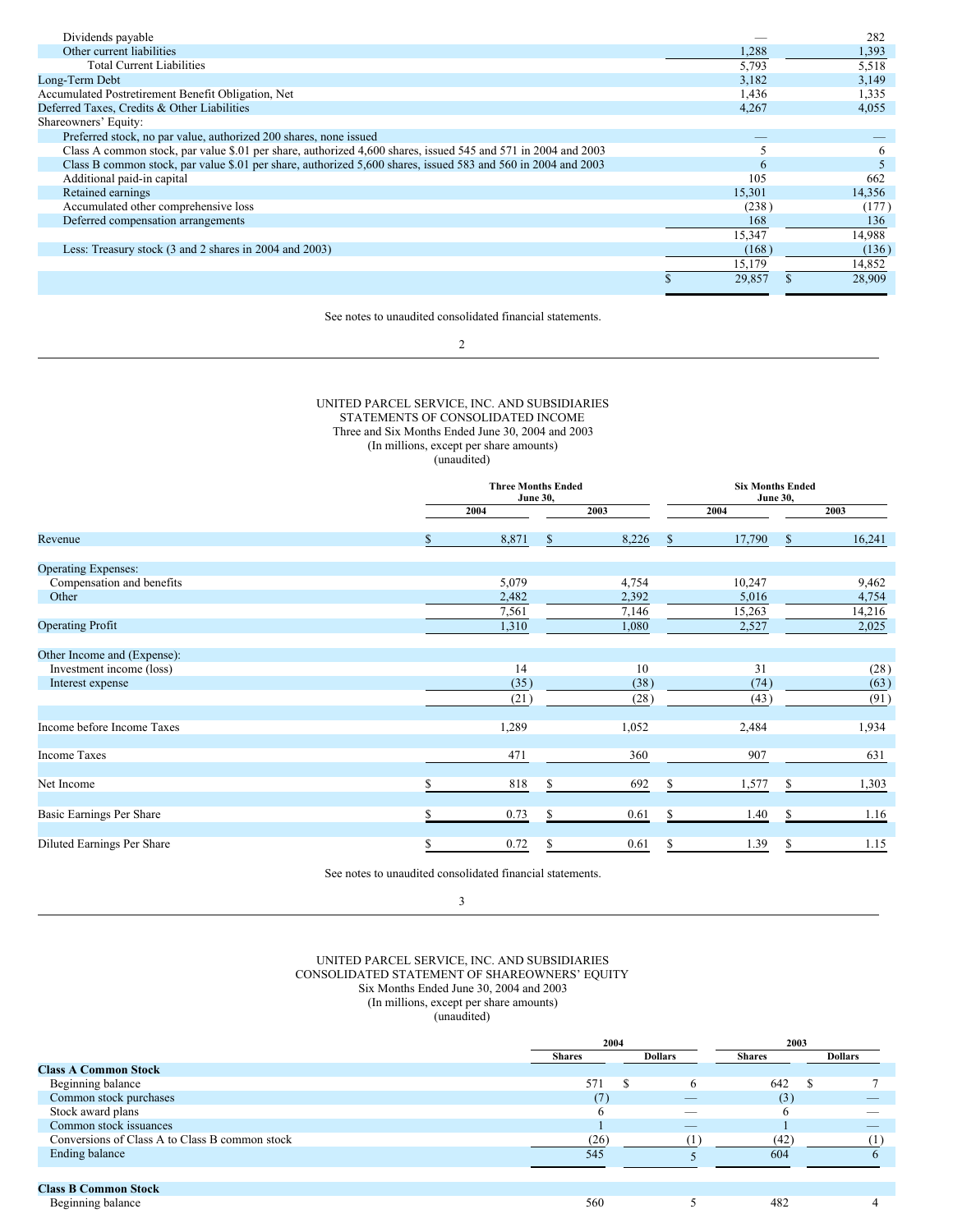| Common stock purchases                                                          | (3) |               | (1) |                       |
|---------------------------------------------------------------------------------|-----|---------------|-----|-----------------------|
| Conversions of Class A to Class B common stock                                  | 26  | -1            | 42  | 1                     |
| Ending balance                                                                  | 583 | 6             | 523 | $\overline{5}$        |
|                                                                                 |     |               |     |                       |
| <b>Additional Paid-In Capital</b>                                               |     |               |     |                       |
| Beginning balance                                                               |     | 662           |     | 387                   |
| Stock award plans                                                               |     | 114           |     | 61                    |
| Common stock purchases                                                          |     | (745)         |     | (198)                 |
| Common stock issuances                                                          |     | 74            |     | 80                    |
| Ending balance                                                                  |     | 105           |     | 330                   |
|                                                                                 |     |               |     |                       |
| <b>Retained Earnings</b>                                                        |     |               |     |                       |
| Beginning balance                                                               |     | 14,356        |     | 12,495                |
| Net income                                                                      |     | 1,577         |     | 1,303                 |
| Dividends (\$0.56 and \$0.42 per share)                                         |     | (632)         |     | (472)                 |
| Ending balance                                                                  |     | 15,301        |     | 13,326                |
|                                                                                 |     |               |     |                       |
| <b>Accumulated Other Comprehensive Income (Loss)</b>                            |     |               |     |                       |
| Foreign currency translation adjustment:                                        |     |               |     |                       |
| Beginning balance<br>Aggregate adjustment                                       |     | (56)<br>(112) |     | (328)<br>70           |
| Ending balance                                                                  |     | (168)         |     |                       |
|                                                                                 |     |               |     | (258)                 |
| Unrealized gain (loss) on marketable securities:                                |     |               |     |                       |
| Beginning balance                                                               |     | 14            |     | (34)                  |
| Current period changes in fair value (net of tax effect of $\S(2)$ and $\S4)$ ) |     | (3)           |     | 7                     |
| Reclassification to earnings (net of tax effect of \$0 and \$16)                |     |               |     | 28                    |
| Ending balance                                                                  |     | 11            |     | $\mathbf{1}$          |
|                                                                                 |     |               |     |                       |
| Unrealized gain (loss) on cash flow hedges:                                     |     |               |     |                       |
| Beginning balance                                                               |     | (72)          |     | (26)                  |
| Current period changes in fair value (net of tax effect of \$22 and $\$(2)\)$ ) |     | 39            |     | (3)                   |
| Reclassification to earnings (net of tax effect of $$8$ and $\$(10)$ )          |     | 15            |     | (17)                  |
| Ending balance                                                                  |     | (18)          |     | (46)                  |
|                                                                                 |     |               |     |                       |
| Additional minimum pension liability:                                           |     |               |     |                       |
| Beginning balance                                                               |     | (63)          |     | (50)                  |
| Minimum pension liability adjustment                                            |     |               |     |                       |
| <b>Ending balance</b>                                                           |     | (63)          |     | (50)                  |
|                                                                                 |     |               |     |                       |
| Ending accumulated other comprehensive income (loss)                            |     |               |     |                       |
|                                                                                 |     | (238)         |     | (353)                 |
| <b>Deferred Compensation Obligations</b>                                        |     |               |     |                       |
| Beginning balance                                                               |     | 136           |     | 84                    |
| Common stock held for deferred compensation arrangements                        |     | 32            |     | 51                    |
| Ending balance                                                                  |     | 168           |     | 135                   |
|                                                                                 |     |               |     |                       |
| <b>Treasury Stock</b>                                                           |     |               |     |                       |
| Beginning balance                                                               | (2) | (136)         | (1) | (84)                  |
| Common stock held for deferred compensation arrangements                        | (1) | (32)          | (1) | (51)                  |
| Ending balance                                                                  | (3) | (168)         | (2) | (135)                 |
|                                                                                 |     |               |     |                       |
| <b>Ending Total Shareowners' Equity</b>                                         |     | 15,179        |     | 13,314<br>\$          |
|                                                                                 |     |               |     |                       |
| <b>Comprehensive Income</b>                                                     |     | 1,516<br>\$   |     | $\mathbb{S}$<br>1,388 |
|                                                                                 |     |               |     |                       |
|                                                                                 |     |               |     |                       |

See notes to unaudited consolidated financial statements.

4

UNITED PARCEL SERVICE, INC. AND SUBSIDIARIES CONSOLIDATED STATEMENTS OF CASH FLOWS Six Months Ended June 30, 2004 and 2003 (In millions) (unaudited)

|                                                                            | <b>Six Months Ended</b><br><b>June 30,</b> |       |    |      |  |
|----------------------------------------------------------------------------|--------------------------------------------|-------|----|------|--|
|                                                                            |                                            | 2004  |    | 2003 |  |
| Cash flows from operating activities:                                      |                                            |       |    |      |  |
| Net income                                                                 |                                            | 1,577 | -8 | .303 |  |
| Adjustments to reconcile net income to net cash from operating activities: |                                            |       |    |      |  |
| Depreciation and amortization                                              |                                            | 771   |    | 778  |  |
| Postretirement benefits                                                    |                                            | 101   |    | 86   |  |
| Deferred taxes, credits and other                                          |                                            | 191   |    | (78) |  |
| Stock award plans                                                          |                                            | 312   |    | 260  |  |
| Loss on disposal of assets                                                 |                                            |       |    | 30   |  |
| Loss on investments                                                        |                                            |       |    | 60   |  |
| Provision for losses on finance receivables                                |                                            | 6     |    | 9    |  |
| Changes in assets and liabilities:                                         |                                            |       |    |      |  |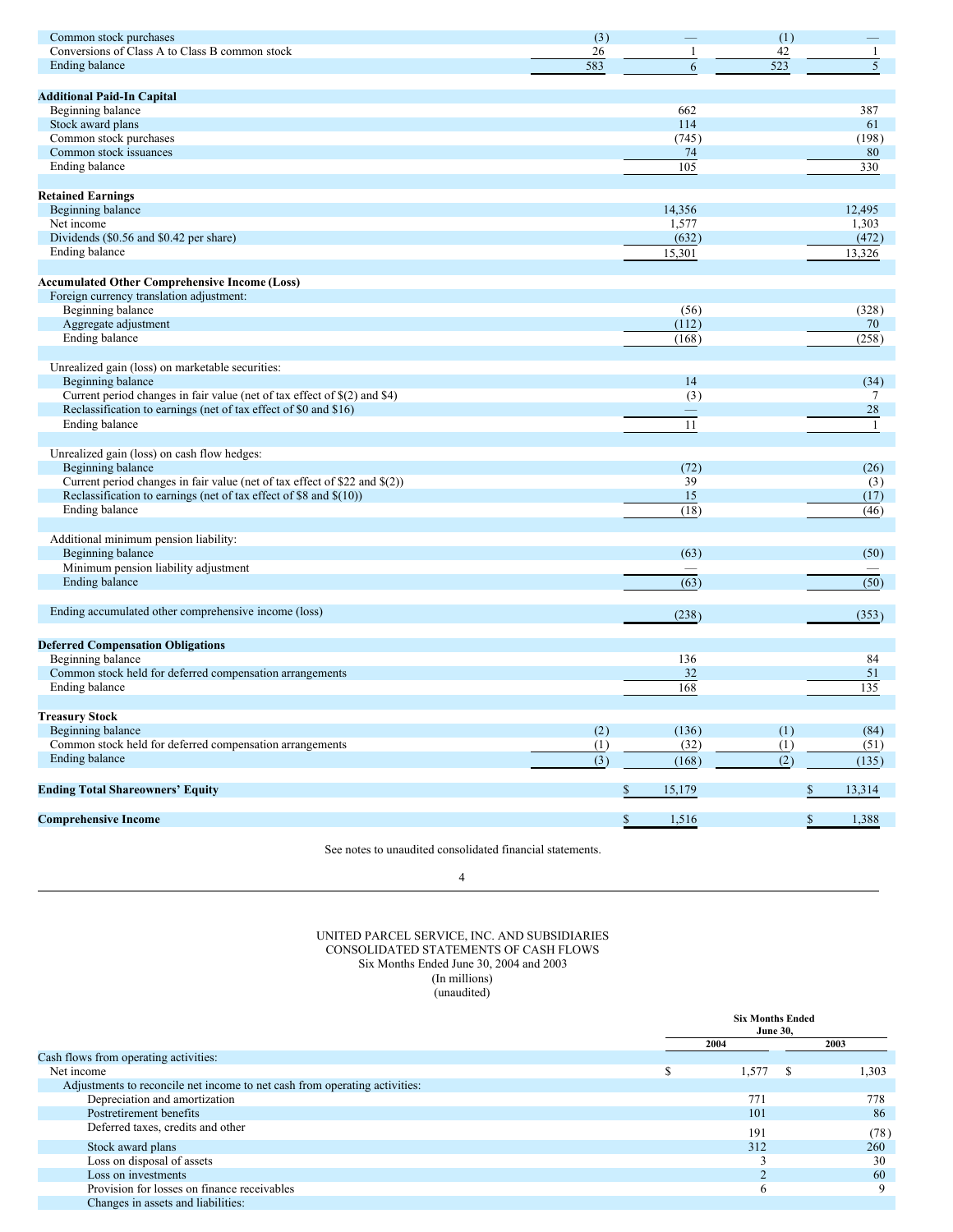| Accounts receivable, net                                                 | 40         | 81                        |
|--------------------------------------------------------------------------|------------|---------------------------|
| Other current assets                                                     | 172        | (231)                     |
| Prepaid pension costs                                                    | 74         | 73                        |
| Accounts payable                                                         | (24)       | 21                        |
| Accrued wages and withholdings                                           | 266        | 219                       |
| Dividends payable                                                        | (282)      | (212)                     |
| Income taxes payable                                                     | (113)      | 140                       |
| Other current liabilities                                                | 44         | 40                        |
| Net cash from operating activities                                       | 3,140      | 2,579                     |
|                                                                          |            |                           |
| Cash flows from investing activities:                                    |            |                           |
| Capital expenditures                                                     | (989)      | (1,051)                   |
| Disposals of property, plant and equipment                               | 78         | 69                        |
| Purchases of marketable securities and short-term investments            | (2,627)    | (3,224)                   |
| Sales and maturities of marketable securities and short-term investments | 1,997      | 2,850                     |
| Net (increase) decrease in finance receivables                           | 158        | (22)                      |
| Payments for acquisitions, net of cash acquired                          | (87)       | (2)                       |
| Other asset receipts (payments)                                          | (54)       | (83)                      |
| Net cash used in investing activities                                    | (1,524)    | (1, 463)                  |
|                                                                          |            |                           |
| Cash flows from financing activities:                                    |            |                           |
| Proceeds from borrowings                                                 | 178        | 207                       |
| Repayments of borrowings                                                 | (78)       | (786)                     |
| Purchases of common stock                                                | (745)      | (198)                     |
| Issuances of common stock                                                | 104        | 82                        |
| <b>Dividends</b>                                                         | (621)      | (472)                     |
| Other transactions                                                       | (29)       | (26)                      |
| Net cash used in financing activities                                    | (1, 191)   | (1, 193)                  |
|                                                                          |            |                           |
| Effect of exchange rate changes on cash                                  | (64)       | 51                        |
|                                                                          |            |                           |
| Net increase (decrease) in cash and cash equivalents                     | 361        | (26)                      |
| Cash and cash equivalents:                                               |            |                           |
| Beginning of period                                                      | 2,951      | 2,211                     |
| End of period                                                            | S<br>3,312 | \$<br>2,185               |
| Cash paid during the period for:                                         |            |                           |
| Interest (net of amount capitalized)                                     | 62         | 82                        |
| Income taxes                                                             | 950        | 591<br>$\mathbf{\hat{S}}$ |
|                                                                          |            |                           |

See notes to unaudited consolidated financial statements.

### 5

# UNITED PARCEL SERVICE, INC. AND SUBSIDIARIES NOTES TO UNAUDITED CONSOLIDATED FINANCIAL STATEMENTS

### **Note 1. Basis of Presentation**

In our opinion, the accompanying interim, unaudited, consolidated financial statements contain all adjustments (consisting of normal recurring accruals) necessary to present fairly our financial position as of June 30, 2004, our results of operations for the three and six months ended June 30, 2004 and 2003, and cash flows for the six months ended June 30, 2004 and 2003. The results reported in these consolidated financial statements should not be regarded as necessarily indicative of results that may be expected for the entire year. The interim financial statements should be read in conjunction with the audited consolidated financial statements and notes thereto included in our Annual Report on Form 10-K for the year ended December 31, 2003.

For interim consolidated financial statement purposes, we compute our tax provision on the basis of our estimated annual effective income tax rate, and provide for accruals under our various employee benefit plans for each three month period based on one quarter of the estimated annual expense.

Certain prior period amounts have been reclassified to conform to the current period presentation.

### **Note 2. Stock-Based Compensation**

Effective January 1, 2003, we adopted the fair value measurement provisions of Financial Accounting Standards Board ("FASB") Statement No. 123 "Accounting for Stock-Based Compensation" ("FAS 123"). Under the provisions of FASB Statement No. 148 "Accounting for Stock-Based Compensation – Transition and Disclosure," we have elected to adopt the measurement provisions of FAS 123 using the prospective method. Under this approach, all stock-based compensation granted subsequent to January 1, 2003 has been expensed to compensation and benefits over the vesting period based on the fair value at the date the stock-based compensation is granted. Stock compensation awards include stock options, management incentive awards, restricted performance units, and employer matching contributions (in shares of UPS stock) for a defined contribution benefit plan.

The following provides pro forma information as to the impact on net income and earnings per share if we had used the fair value measurement provisions of FAS 123 to account for all stock-based compensation awards granted prior to January 1, 2003 (in millions, except per share amounts).

|            |                                                       | <b>Three Months Ended</b><br><b>June 30,</b> |       |  | <b>Six Months Ended</b><br><b>June 30,</b> |  |       |  |       |
|------------|-------------------------------------------------------|----------------------------------------------|-------|--|--------------------------------------------|--|-------|--|-------|
|            |                                                       |                                              | 2004  |  | 2003                                       |  | 2004  |  | 2003  |
| Net income |                                                       |                                              | 818   |  | 692                                        |  | 1,577 |  | 1,303 |
| Add:       | Stock-based employee compensation expense included in |                                              |       |  |                                            |  |       |  |       |
|            | net income, net of tax effects                        |                                              | 142   |  | 121                                        |  | 276   |  | 234   |
| Less:      | Total pro-forma stock-based employee compensation     |                                              |       |  |                                            |  |       |  |       |
|            | expense, net of tax effects                           |                                              | (154) |  | (134)                                      |  | (301) |  | (260) |
|            | Pro-forma net income                                  |                                              | 806   |  | 679                                        |  | 1,552 |  | 1,277 |
|            | Basic earnings per share                              |                                              |       |  |                                            |  |       |  |       |
|            | As reported                                           |                                              | 0.73  |  | 0.61                                       |  | 1.40  |  | 1.16  |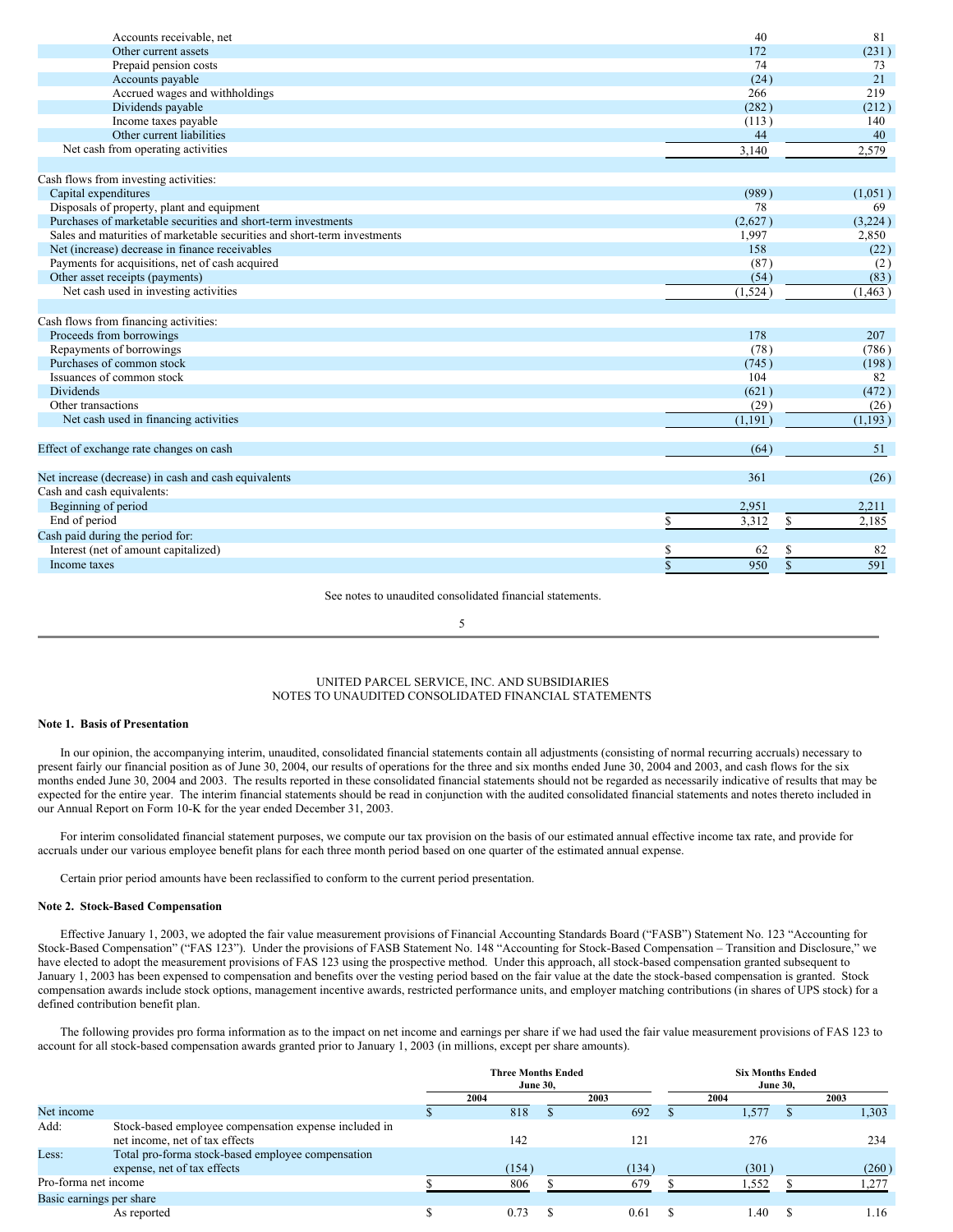| Pro forma                  | 0.72 | 0.60 | 1.38 | 1.13 |
|----------------------------|------|------|------|------|
| Diluted earnings per share |      |      |      |      |
| As reported                | 0.72 | 0.61 | 1.39 | 1.15 |
| Pro forma                  | 0.71 | 0.60 | 1.36 | 1.12 |
|                            |      |      |      |      |
|                            |      |      |      |      |
|                            |      |      |      |      |

### **Note 3. New Accounting Pronouncements**

In January 2003, the FASB issued Interpretation No. 46 "Consolidation of Variable Interest Entities", to address perceived weaknesses in accounting for entities commonly known as special purpose or off balance sheet. In addition to numerous FASB Staff Positions written to clarify and improve the application of FIN 46, the FASB recently announced a deferral for certain entities, and an amendment to FIN 46 entitled FASB Interpretation No. 46 (revised December 2003) "Consolidation of Variable Interest Entities" ("FIN 46").

FIN 46 provides guidance for identifying the party with a controlling financial interest resulting from arrangements or financial instruments rather than voting interests. FIN 46 defines the term "variable interest entity" and is based on the premise that if a business enterprise absorbs a majority of such an entity's expected losses and/or receives a majority of its expected residual returns, that enterprise has a controlling financial interest, and would thus require consolidation of the variable interest entity. As of December 31, 2003, we adopted FIN 46, and the effects of adoption were not material to our results of operations or financial condition.

On July 1, 2003, we adopted FASB Statement No. 149 "Amendment of Statement 133 on Derivative Instruments and Hedging Activities" ("FAS 149"). FAS 149 amends FAS 133 for certain decisions made by the FASB as part of the Derivatives Implementation Group process. FAS 149 also amends FAS 133 to incorporate clarifications of the definition of a derivative. The adoption of FAS 149 was not material to our results of operations or financial condition.

On July 1, 2003, we adopted FASB Statement No. 150 "Accounting for Certain Instruments with Characteristics of Both Liabilities and Equity" ("FAS 150"). FAS 150 establishes how an issuer measures certain freestanding financial instruments with characteristics of both liabilities and equity, and requires that such instruments be classified as liabilities. The adoption of FAS 150 was not material to our results of operations or financial condition.

In December 2003, the FASB revised Statement No. 132, "Employers' Disclosures about Pensions and Other Postretirement Benefits" ("FAS 132"). The revised standard requires new disclosures in addition to those required by the original standard about the assets, obligations, cash flows and net periodic benefit cost of defined benefit pension plans and other defined benefit postretirement plans. As revised, FAS 132 is effective for financial statements with fiscal years ending after December 15, 2003. We have included these disclosures in Note  $5$  – Employee Benefit Plans.

On December 8, 2003, the "Medicare Prescription Drug Improvement and Modernization Act of 2003" ("the Act") was signed into law. The provisions of the Act provide for a federal subsidy for plans that provide prescription drug benefits and meet certain qualifications. In May 2004, the FASB issued FASB Staff Position (FSP) No. 106-2, "Accounting and Disclosure Requirements Related to the Medicare Prescription Drug, Improvement and Modernization Act of 2003", which provides guidance on the accounting for the effects of the Act. The impact of the Act and the adoption of this FSP will not be material to our financial condition or results of operations.

$$
^{7\phantom{1}}
$$

### **Note 4. Property, Plant and Equipment**

Property plant and equipment as of June 30, 2004 and December 31, 2003 consists of the following (in millions):

|                                                        | <b>June 30,</b><br>2004 |              | December 31,<br>2003 |
|--------------------------------------------------------|-------------------------|--------------|----------------------|
| Vehicles                                               | 3.526                   | <sup>S</sup> | 3,486                |
| Aircraft (including aircraft under capitalized leases) | 11,240                  |              | 10,897               |
| Land                                                   | 724                     |              | 721                  |
| <b>Buildings</b>                                       | 2,088                   |              | 2,083                |
| Leasehold improvements                                 | 2,244                   |              | 2,219                |
| Plant equipment                                        | 4,481                   |              | 4,410                |
| Technology equipment (including capitalized software)  | 2,524                   |              | 2,366                |
| Equipment under operating lease                        | 64                      |              | 53                   |
| Construction-in-progress                               | 770                     |              | 680                  |
|                                                        | 27,661                  |              | 26,915               |
| Less: Accumulated depreciation and amortization        | (13, 589)               |              | (13,007)             |
|                                                        | 14.072                  |              | 13.908               |

### **Note 5. Employee Benefit Plans**

Information about net periodic benefit cost for the pension and postretirement benefit plans is as follows for the three and six months ended June 30, 2004 and 2003 (in millions):

|                           | Three Months Ended June 30, |  |       |  |                                           |  |      |  |  |  |
|---------------------------|-----------------------------|--|-------|--|-------------------------------------------|--|------|--|--|--|
|                           | <b>Pension Benefits</b>     |  |       |  | Postretirement<br><b>Medical Benefits</b> |  |      |  |  |  |
|                           | 2004                        |  | 2003  |  | 2004                                      |  | 2003 |  |  |  |
| Service cost              | 85                          |  | 70    |  | 23                                        |  | 20   |  |  |  |
| Interest cost             | 131                         |  | 117   |  | 41                                        |  | 38   |  |  |  |
| Expected return on assets | (200)                       |  | (168) |  | (8)                                       |  | (8)  |  |  |  |
| Amortization of:          |                             |  |       |  |                                           |  |      |  |  |  |
| Transition obligation     |                             |  |       |  |                                           |  |      |  |  |  |
| Prior service cost        | 10                          |  | 10    |  | _                                         |  | _    |  |  |  |
| Actuarial (gain) loss     | 14                          |  |       |  |                                           |  |      |  |  |  |
| Net periodic benefit cost | 42                          |  | 38    |  | 63                                        |  | 54   |  |  |  |
|                           |                             |  |       |  |                                           |  |      |  |  |  |

|                         | Six Months Ended June 30. |                         |      |  |
|-------------------------|---------------------------|-------------------------|------|--|
|                         |                           | Postretirement          |      |  |
| <b>Pension Benefits</b> |                           | <b>Medical Benefits</b> |      |  |
| 2004                    | 2003                      | 2004                    | 2003 |  |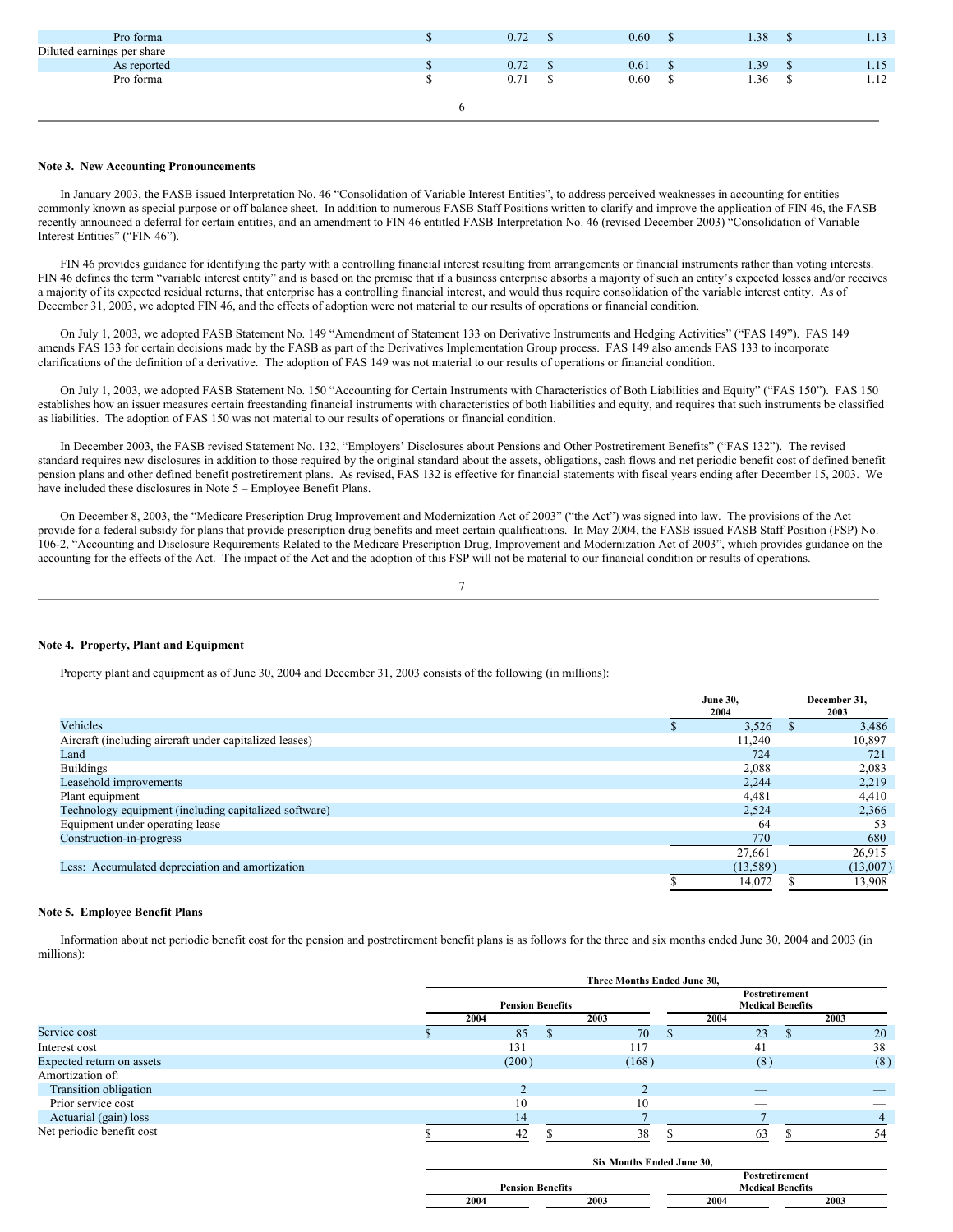| Service cost              | 170   | 141   | 46                       | 40                       |
|---------------------------|-------|-------|--------------------------|--------------------------|
| Interest cost             | 263   | 233   | 82                       | 74                       |
| Expected return on assets | (400) | (335) | (17)                     | (15)                     |
| Amortization of:          |       |       |                          |                          |
| Transition obligation     |       |       |                          |                          |
| Prior service cost        | 21    | 19    | $\overline{\phantom{a}}$ | $\overline{\phantom{a}}$ |
| Actuarial (gain) loss     | 28    | 14    |                          |                          |
| Net periodic benefit cost | 85    | 76    | 126                      | 107                      |

During the first six months of 2004, we contributed \$3 and \$31 million to our pension and postretirement medical benefit plans, respectively. We expect to contribute \$287 and \$95 million over the remainder of the year to the pension and postretirement medical benefit plans, respectively.

8

### **Note 6. Goodwill, Intangibles, and Other Assets**

Other assets as of June 30, 2004 and December 31, 2003 consist of the following (in millions):

|                                                                     | <b>June 30,</b> |       | December 31. |  |  |
|---------------------------------------------------------------------|-----------------|-------|--------------|--|--|
|                                                                     | 2004            |       | 2003         |  |  |
| Non-current finance receivables, net of allowance for credit losses |                 | 510   |              |  |  |
| Other non-current assets                                            |                 | 50    | 379          |  |  |
|                                                                     |                 | 1.011 | $05^\circ$   |  |  |

The following table indicates the allocation of goodwill by reportable segment as of June 30, 2004 and December 31, 2003 (in millions):

|                       | December 31,<br>2003     |  | Goodwill<br>Acquired |  |                          |                          | Currency/<br>Other | <b>June 30,</b><br>2004 |
|-----------------------|--------------------------|--|----------------------|--|--------------------------|--------------------------|--------------------|-------------------------|
| Goodwill by Segment:  |                          |  |                      |  |                          |                          |                    |                         |
| U.S. domestic package | $-$                      |  | $-$                  |  | $\overline{\phantom{a}}$ | $\overline{\phantom{a}}$ |                    |                         |
| International package | 100                      |  | 44                   |  | 61                       | 138                      |                    |                         |
| Non-package           | 1,073                    |  | 10                   |  | 'h                       | 1,077                    |                    |                         |
|                       | $\sqrt{2}$<br>1,1<br>ر ، |  | 54                   |  | 12                       | 1,215                    |                    |                         |

The goodwill added in the International segment resulted from the purchase of the remaining 49% minority interest in UPS Yamato Express Co., which was a joint venture with Yamato Transport Co. in Japan. UPS Yamato Express Co. provides express package delivery services in Japan. Upon close of the acquisition, UPS Yamato Express Co. became a wholly-owned subsidiary of UPS. This acquisition had no material effect on our results of operations or financial condition.

The following is a summary of intangible assets as of June 30, 2004 and December 31, 2003 (in millions):

| June 30, 2004:           |   | <b>Franchise Rights,</b><br>Licenses, Patents,<br>Trademarks,<br>and Other | Intangible<br>Pension<br>Asset |        | Total<br>Intangible<br>Assets |      |  |
|--------------------------|---|----------------------------------------------------------------------------|--------------------------------|--------|-------------------------------|------|--|
|                          |   | 122                                                                        | S                              | $\sim$ |                               | 127  |  |
| Gross carrying amount    |   |                                                                            |                                |        | JЪ.                           |      |  |
| Accumulated amortization |   | (28)                                                                       |                                |        |                               | (28) |  |
| Net carrying value       |   | 94                                                                         |                                |        |                               | 99   |  |
|                          |   |                                                                            |                                |        |                               |      |  |
| December 31, 2003:       |   |                                                                            |                                |        |                               |      |  |
| Gross carrying amount    |   | 118                                                                        | <sup>\$</sup>                  | $5 -$  | \$.                           | 123  |  |
| Accumulated amortization |   | (23)                                                                       |                                | $\sim$ |                               | (23) |  |
| Net carrying value       |   | 95                                                                         |                                |        |                               | 100  |  |
|                          | Q |                                                                            |                                |        |                               |      |  |

### **Note 7. Deferred Taxes, Credits and Other Liabilities**

Deferred taxes, credits and other liabilities as of June 30, 2004 and December 31, 2003 consist of the following (in millions):

|                                           | <b>June 30,</b><br>2004 | December 31,<br>2003 |
|-------------------------------------------|-------------------------|----------------------|
| Deferred federal and state income taxes   | 2,543                   | 2,491                |
| Insurance reserves                        | 1,054                   | 923                  |
| Other credits and non-current liabilities | 670                     | 641                  |
|                                           | 4.267                   | 4.055                |

# **Note 8. Legal Proceedings and Contingencies**

On August 9, 1999 the United States Tax Court held that we were liable for tax on income of Overseas Partners Ltd., a Bermuda company that had reinsured excess value ("EV") package insurance purchased by our customers beginning in 1984, and that we were liable for additional tax for the 1983 and 1984 tax years. The IRS took similar positions to those advanced in the Tax Court decision for tax years subsequent to 1984 through 1998. On June 20, 2001, the U.S. Court of Appeals for the Eleventh Circuit ruled in our favor and reversed the Tax Court decision. In January 2003, we and the IRS finalized settlement of all outstanding tax issues related to EV package insurance. Under the terms of settlement, we agreed to adjustments that will result in income tax due of approximately \$562 million, additions to tax of \$60 million and related interest. The amount due to the IRS as a result of the settlement is less than amounts we previously had accrued, and less than amounts we had previously paid to the IRS. As a result, we recorded income, before taxes, of \$1.023 billion (\$776 million after tax) during the fourth quarter of 2002. In the first quarter of 2004, we received a refund of \$185 million pertaining to the 1983 and 1984 tax years. The remaining refunds and credits associated with this settlement are expected to be received over the next several years.

We are named as a defendant in twenty-three pending lawsuits that seek to hold us liable for the collection of premiums for EV insurance in connection with package shipments since 1984. Based on state and federal tort, contract and statutory claims, these cases generally claim that we failed to remit collected EV premiums to an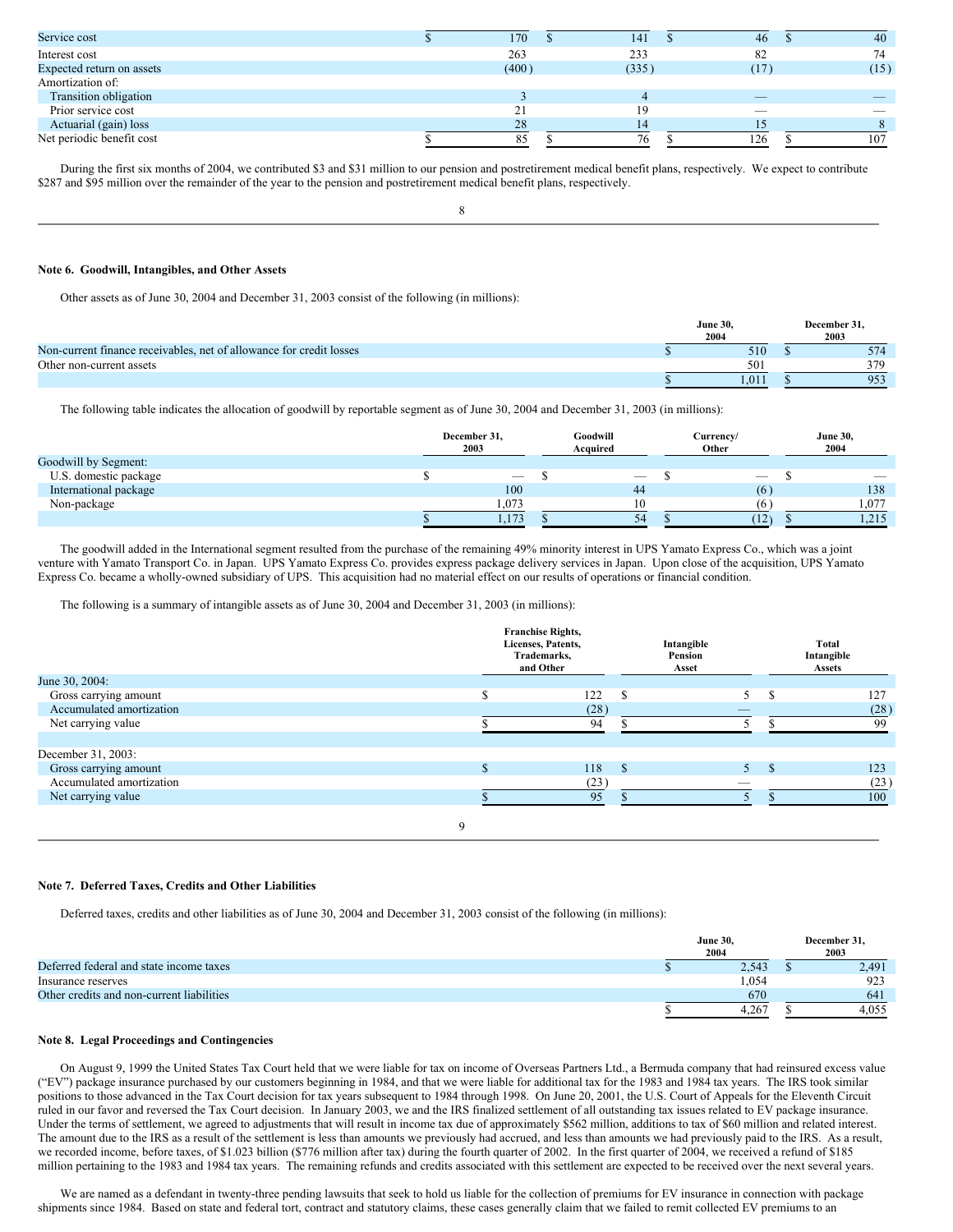independent insurer; we failed to provide promised EV insurance; we acted as an insurer without complying with state insurance laws and regulations; and the price for EV insurance was excessive. These actions were all filed after the August 9, 1999 U.S. Tax Court decision, discussed above, which the U.S. Court of Appeals for the Eleventh Circuit later reversed.

These twenty-three cases have been consolidated for pre-trial purposes in a multi-district litigation proceeding ("MDL Proceeding") in federal court in New York. In addition to the cases in which UPS is named as a defendant, there also is an action, Smith v. Mail Boxes Etc., against Mail Boxes Etc. and its franchisees relating to UPS EV insurance and related services purchased through Mail Boxes Etc. centers. This case also has been consolidated into the MDL Proceeding.

In late 2003, the parties reached a global settlement resolving all claims and all cases in the MDL proceeding. In reaching the settlement, we and the other defendants expressly deny any and all liability. On July 30, 2004, the court issued an order granting final approval to the substantive terms of the settlement. The settlement will only become effective after the time for the filing of an appeal has passed, if no appeal is filed, or, if any appeal is filed, if and after it is rejected.

If the proposed settlement becomes final, we would provide qualifying settlement class members with vouchers toward the purchase of specified UPS services and would pay a portion of the plaintiffs' attorneys' fees, the total amount of which will be determined by the court. The ultimate cost to us of the proposed settlement will depend on a number of factors, including how many vouchers settlement class members actually request and use. We do not believe that this proposed settlement will have a material effect on our financial condition, results of operations, or liquidity.

In addition, we are a defendant in various other lawsuits that arose in the normal course of business. We believe that the eventual resolution of these cases will not have a material adverse effect on our financial condition, results of operations, or liquidity.

We participate in a number of trustee-managed multi-employer pension and health and welfare plans for employees covered under collective bargaining agreements. Several factors could result in higher future contributions to these plans, including unfavorable investment performance, changes in demographics, and increased benefits to participants. At this time, we are unable to determine the amount of additional future contributions, if any, or whether any material adverse effect on our financial condition, results of operations, or cash flows could result from our participation in these plans.

10

### **Note 9. Segment Information**

We report our operations in three segments: U.S. domestic package operations, international package operations and non-package operations, as follows:

U.S. Domestic Package – Domestic package operations include the time-definite delivery of letters, documents, and packages throughout the United States.

International Package – International package operations include delivery to more than 200 countries and territories worldwide, including shipments wholly outside the U.S. as well as shipments with either origin or distribution outside the U.S. Our international package reporting segment includes the operations of our Europe, Asia-Pacific, Canada, and Americas operating segments.

Non-Package – Non-package operations include UPS Supply Chain Solutions, Mail Boxes Etc. (the franchisor of Mail Boxes Etc. and The UPS Store), UPS Capital Corp., our mail and consulting services, and our excess value package insurance business. UPS Supply Chain Solutions, which is comprised of our former UPS Freight Services and UPS Logistics Group businesses, provides supply chain design and management, freight forwarding, and customs brokerage services.

Segment information for the three and six months ended June 30, 2004 and 2003 is as follows (in millions):

|                       | <b>Three Months Ended</b><br><b>June 30,</b> |       |    |       | <b>Six Months Ended</b><br><b>June 30,</b> |        |               |        |
|-----------------------|----------------------------------------------|-------|----|-------|--------------------------------------------|--------|---------------|--------|
|                       |                                              | 2004  |    | 2003  |                                            | 2004   |               | 2003   |
| Revenue:              |                                              |       |    |       |                                            |        |               |        |
| U.S. domestic package | ¢<br>ה.                                      | 6,480 | -S | 6,124 | S                                          | 13,020 | <sup>\$</sup> | 12,144 |
| International package |                                              | 1,613 |    | 1,371 |                                            | 3,232  |               | 2,673  |
| Non-package           |                                              | 778   |    | 731   |                                            | 1,538  |               | 1,424  |
| Consolidated          |                                              | 8,871 |    | 8,226 |                                            | 17,790 |               | 16,241 |
|                       |                                              |       |    |       |                                            |        |               |        |
| Operating profit:     |                                              |       |    |       |                                            |        |               |        |
| U.S. domestic package | ¢                                            | 892   | S  | 832   | <sup>\$</sup>                              | .723   | <sup>\$</sup> | 1,536  |
| International package |                                              | 272   |    | 158   |                                            | 541    |               | 292    |
| Non-package           |                                              | 146   |    | 90    |                                            | 263    |               | 197    |
| Consolidated          |                                              | 1,310 |    | 1,080 |                                            | 2,527  |               | 2,025  |

Non-package operating profit included \$32 and \$26 million for the three months, and \$58 and \$54 million for the six months ended June 30, 2004 and 2003, respectively, of intersegment profit, with a corresponding amount of operating expense, which reduces operating profit, included in the U.S. domestic package segment.

11

# **Note 10. Other Operating Expenses**

The major components of other operating expenses for the three and six months ended June 30, 2004 and 2003 are as follows (in millions):

|                               |   |                 | <b>Three Months Ended</b> |       |     |                 |  | <b>Six Months Ended</b> |  |  |  |
|-------------------------------|---|-----------------|---------------------------|-------|-----|-----------------|--|-------------------------|--|--|--|
|                               |   | <b>June 30.</b> |                           |       |     | <b>June 30,</b> |  |                         |  |  |  |
|                               |   | 2004            |                           | 2003  |     | 2004            |  | 2003                    |  |  |  |
| Repairs and maintenance       | S | 253             | -S                        | 246   | - S | 504             |  | 475                     |  |  |  |
| Depreciation and amortization |   | 385             |                           | 391   |     | 771             |  | 778                     |  |  |  |
| Purchased transportation      |   | 474             |                           | 425   |     | 955             |  | 850                     |  |  |  |
| Fuel                          |   | 320             |                           | 249   |     | 620             |  | 513                     |  |  |  |
| Other occupancy               |   | 170             |                           | 175   |     | 379             |  | 372                     |  |  |  |
| Other expenses                |   | 880             |                           | 906   |     | 1,787           |  | 1,766                   |  |  |  |
| Consolidated                  |   | 2.482           |                           | 2.392 |     | 5.016           |  | 4.754                   |  |  |  |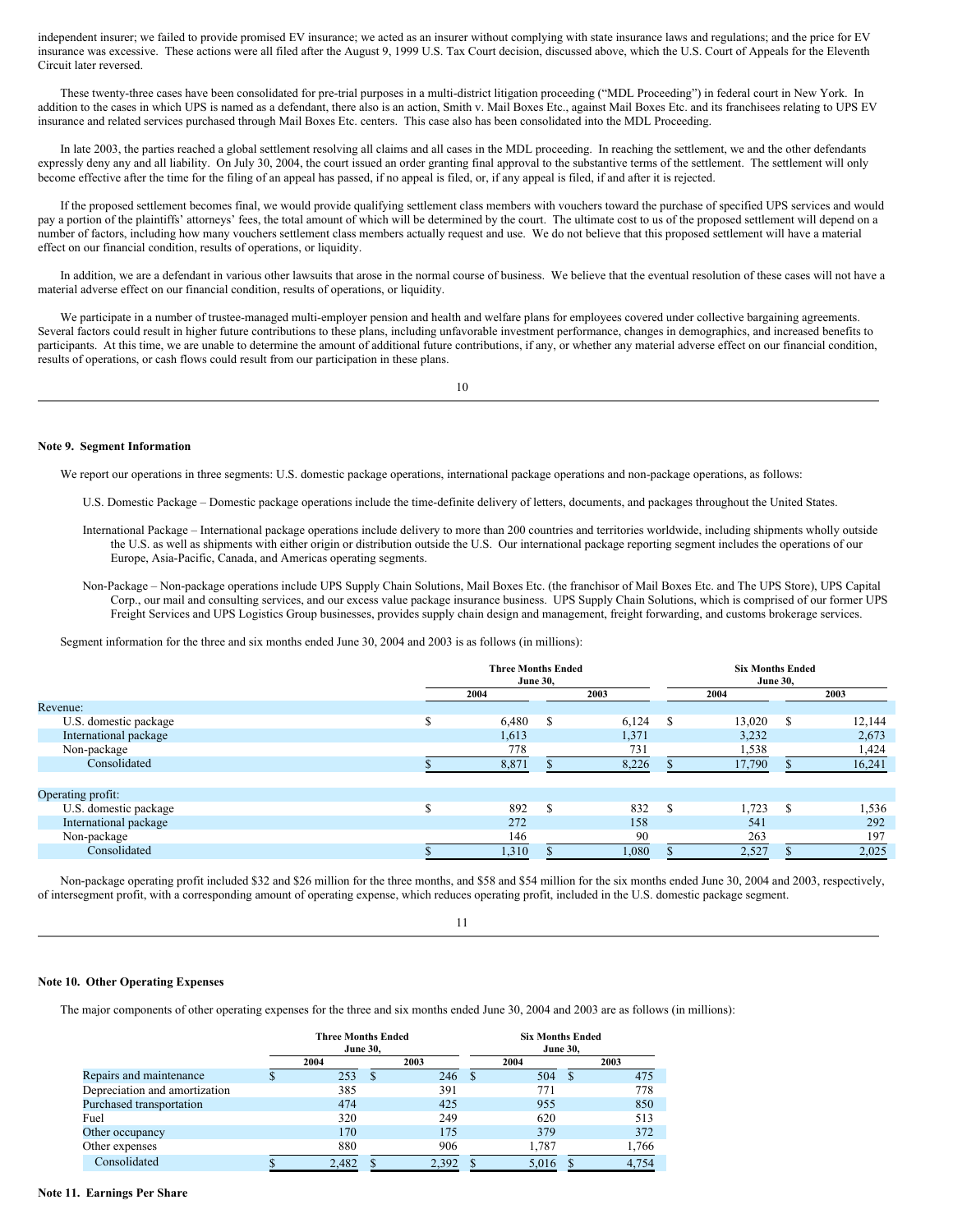The following table sets forth the computation of basic and diluted earnings per share (in millions, except per share amounts):

|                                            | <b>Three Months Ended</b><br><b>June 30,</b> |       |    |       |    | <b>Six Months Ended</b><br><b>June 30,</b> |               |       |  |
|--------------------------------------------|----------------------------------------------|-------|----|-------|----|--------------------------------------------|---------------|-------|--|
|                                            |                                              | 2004  |    | 2003  |    | 2004                                       |               | 2003  |  |
| Numerator:                                 |                                              |       |    |       |    |                                            |               |       |  |
| Net income                                 | \$                                           | 818   | -S | 692   | S  | 1,577                                      | <sup>\$</sup> | 1,303 |  |
| Denominator:                               |                                              |       |    |       |    |                                            |               |       |  |
| Weighted-average shares                    |                                              | 1,126 |    | 1,125 |    | 1,127                                      |               | 1,124 |  |
| Deferred compensation arrangements         |                                              | 2     |    |       |    |                                            |               |       |  |
| Denominator for basic earnings per share   |                                              | 1,128 |    | 1,127 |    | 1,129                                      |               | 1,126 |  |
| Effect of dilutive securities:             |                                              |       |    |       |    |                                            |               |       |  |
| Contingent shares -                        |                                              |       |    |       |    |                                            |               |       |  |
| Management incentive awards                |                                              | 5     |    | 5     |    | $\overline{4}$                             |               | 4     |  |
| Stock option plans                         |                                              | 4     |    |       |    |                                            |               | 6     |  |
| Denominator for diluted earnings per share |                                              | 1,137 |    | 1,136 |    | 1,138                                      |               | 1,136 |  |
| <b>Basic Earnings Per Share</b>            |                                              | 0.73  |    | 0.61  |    | 1.40                                       |               | 1.16  |  |
| <b>Diluted Earnings Per Share</b>          |                                              | 0.72  |    | 0.61  | S. | 1.39                                       |               | 1.15  |  |
|                                            |                                              | 12    |    |       |    |                                            |               |       |  |

Item 2. Management's Discussion and Analysis of Financial Condition and Results of Operations

# Revenue, Volume and Revenue Per Piece

The following tables set forth information showing the change in revenue, average daily package volume and average revenue per piece, both in dollars or amounts and in percentage terms:

|                                   |                           | <b>Three Months Ended</b><br><b>June 30,</b> |              |        |               |                | Change        |  |  |  |
|-----------------------------------|---------------------------|----------------------------------------------|--------------|--------|---------------|----------------|---------------|--|--|--|
|                                   |                           | 2004                                         |              | 2003   |               | \$             | $\frac{0}{0}$ |  |  |  |
| Revenue (in millions):            |                           |                                              |              |        |               |                |               |  |  |  |
| U.S. domestic package:            |                           |                                              |              |        |               |                |               |  |  |  |
| Next Day Air                      | $\mathbf S$               | 1,492                                        | $\mathbb{S}$ | 1,387  | $\mathsf{\$}$ | 105            | 7.6%          |  |  |  |
| Deferred                          |                           | 734                                          |              | 716    |               | 18             | 2.5           |  |  |  |
| Ground                            |                           | 4,254                                        |              | 4,021  |               | 233            | 5.8           |  |  |  |
| Total U.S. domestic package       |                           | 6,480                                        |              | 6,124  |               | 356            | 5.8           |  |  |  |
| International package:            |                           |                                              |              |        |               |                |               |  |  |  |
| Domestic                          |                           | 318                                          |              | 274    |               | 44             | 16.1          |  |  |  |
| Export                            |                           | 1,183                                        |              | 992    |               | 191            | 19.3          |  |  |  |
| Cargo                             |                           | 112                                          |              | 105    |               | $\overline{7}$ | 6.7           |  |  |  |
| Total International package       |                           | 1,613                                        |              | 1,371  |               | 242            | 17.7          |  |  |  |
| Non-package:                      |                           |                                              |              |        |               |                |               |  |  |  |
| <b>UPS Supply Chain Solutions</b> |                           | 568                                          |              | 530    |               | 38             | 7.2           |  |  |  |
| Other                             |                           | 210                                          |              | 201    |               | 9              | 4.5           |  |  |  |
| Total Non-package                 |                           | 778                                          |              | 731    |               | 47             | 6.4           |  |  |  |
| Consolidated                      | \$                        | 8,871                                        | $\mathbb S$  | 8,226  | \$            | 645            | 7.8%          |  |  |  |
|                                   |                           |                                              |              |        |               |                |               |  |  |  |
|                                   |                           |                                              |              |        |               | $\#$           |               |  |  |  |
| Average Daily Package Volume      |                           |                                              |              |        |               |                |               |  |  |  |
| (in thousands):                   |                           |                                              |              |        |               |                |               |  |  |  |
| U.S. domestic package:            |                           |                                              |              |        |               |                |               |  |  |  |
| Next Day Air                      |                           | 1,181                                        |              | 1,179  |               | 2              | $0.2\%$       |  |  |  |
| Deferred                          |                           | 832                                          |              | 862    |               | (30)           | (3.5)         |  |  |  |
| Ground                            |                           | 10,252                                       |              | 9,776  |               | 476            | 4.9           |  |  |  |
| Total U.S. domestic package       |                           | 12,265                                       |              | 11,817 |               | 448            | 3.8           |  |  |  |
| International package:            |                           |                                              |              |        |               |                |               |  |  |  |
| Domestic                          |                           | 784                                          |              | 742    |               | 42             | 5.7           |  |  |  |
| Export                            |                           | 521                                          |              | 461    |               | 60             | 13.0          |  |  |  |
| Total International package       |                           | 1,305                                        |              | 1,203  |               | 102            | 8.5           |  |  |  |
| Consolidated                      |                           | 13,570                                       |              | 13,020 |               | 550            | 4.2%          |  |  |  |
|                                   |                           |                                              |              |        |               |                |               |  |  |  |
| Operating days in period          |                           | 64                                           |              | 64     |               |                |               |  |  |  |
|                                   |                           |                                              |              |        |               |                |               |  |  |  |
|                                   |                           |                                              |              |        |               | \$             |               |  |  |  |
| Average Revenue Per Piece:        |                           |                                              |              |        |               |                |               |  |  |  |
| U.S. domestic package:            |                           |                                              |              |        |               |                |               |  |  |  |
| Next Day Air                      | $\mathsf{\$}$             | 19.74                                        | $\mathbb{S}$ | 18.38  | $\mathsf{\$}$ | 1.36           | 7.4%          |  |  |  |
| Deferred                          |                           | 13.78                                        |              | 12.98  |               | 0.80           | 6.2           |  |  |  |
| Ground                            |                           | 6.48                                         |              | 6.43   |               | 0.05           | 0.8           |  |  |  |
| Total U.S. domestic package       |                           | 8.26                                         |              | 8.10   |               | 0.16           | 2.0           |  |  |  |
| International package:            |                           |                                              |              |        |               |                |               |  |  |  |
| Domestic                          |                           | 6.34                                         |              | 5.77   |               | 0.57           | 9.9           |  |  |  |
| Export                            |                           | 35.48                                        |              | 33.62  |               | 1.86           | 5.5           |  |  |  |
| Total International package       |                           | 17.97                                        |              | 16.44  |               | 1.53           | 9.3           |  |  |  |
| Consolidated                      | $\boldsymbol{\mathsf{S}}$ | 9.19                                         | $\mathbb{S}$ | 8.87   | $\$$          | 0.32           | $3.6\%$       |  |  |  |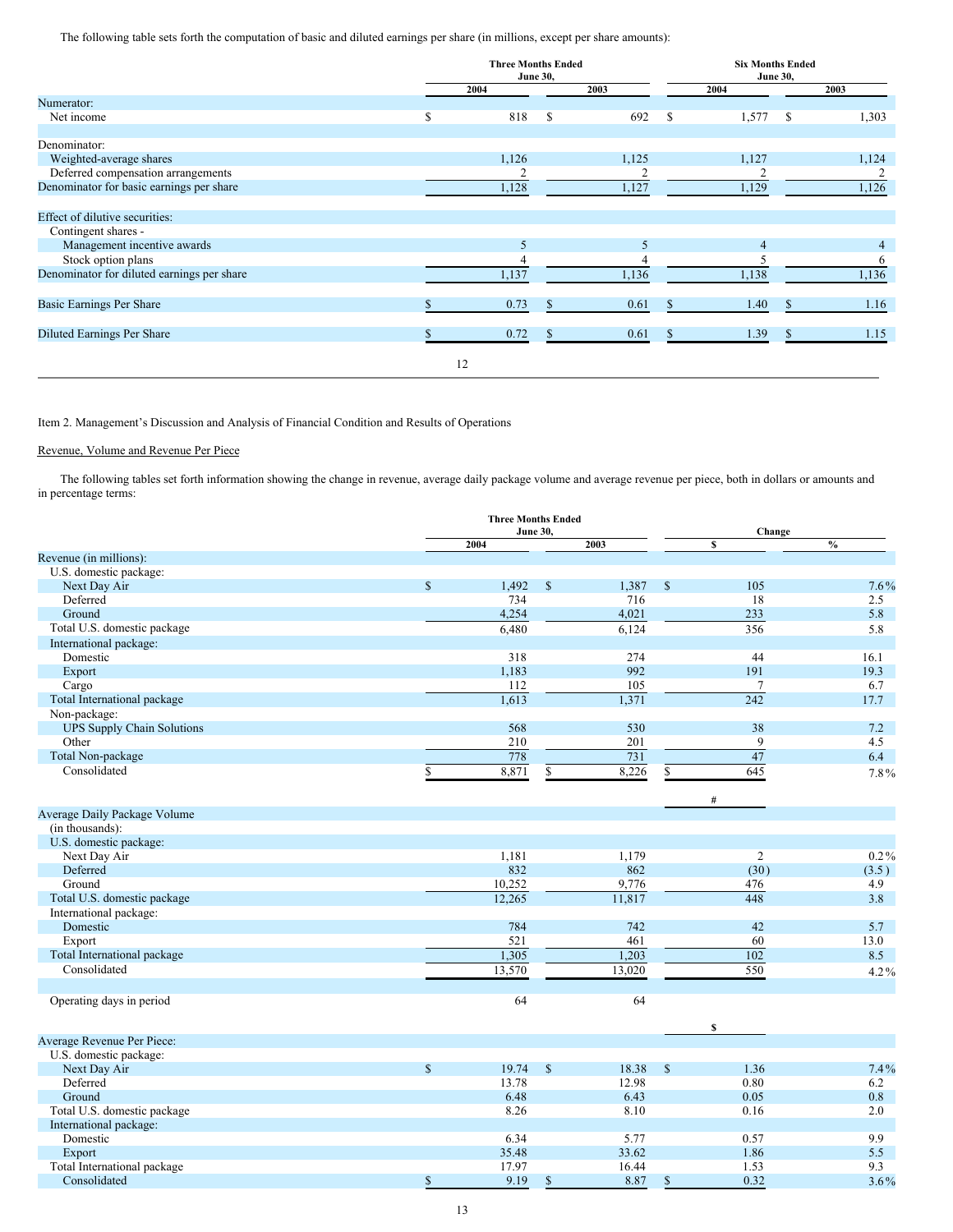# UNITED PARCEL SERVICE, INC. AND SUBSIDIARIES MANAGEMENT'S DISCUSSION AND ANALYSIS OF FINANCIAL CONDITION AND RESULTS OF OPERATIONS

|                                        |              | <b>Six Months Ended</b><br><b>June 30,</b> |              |        |               | Change       |               |  |
|----------------------------------------|--------------|--------------------------------------------|--------------|--------|---------------|--------------|---------------|--|
|                                        |              | 2004                                       |              | 2003   |               | s            | $\frac{0}{0}$ |  |
| Revenue (in millions):                 |              |                                            |              |        |               |              |               |  |
| U.S. domestic package:                 |              |                                            |              |        |               |              |               |  |
| Next Day Air                           | $\mathbb{S}$ | 2,962                                      | $\mathbb{S}$ | 2,740  | $\mathbb{S}$  | 222          | $8.1\%$       |  |
| Deferred                               |              | 1,498                                      |              | 1,414  |               | 84           | 5.9           |  |
| Ground                                 |              | 8,560                                      |              | 7,990  |               | 570          | 7.1           |  |
| Total U.S. domestic package            |              | 13,020                                     |              | 12,144 |               | 876          | 7.2           |  |
| International package:                 |              |                                            |              |        |               |              |               |  |
| Domestic                               |              | 654                                        |              | 540    |               | 114          | 21.1          |  |
| Export                                 |              | 2,364                                      |              | 1,932  |               | 432          | 22.4          |  |
| Cargo                                  |              | 214                                        |              | 201    |               | 13           | 6.5           |  |
| Total International package            |              | 3,232                                      |              | 2,673  |               | 559          | 20.9          |  |
| Non-package:                           |              |                                            |              |        |               |              |               |  |
| <b>UPS Supply Chain Solutions</b>      |              | 1,131                                      |              | 1,030  |               | 101          | 9.8           |  |
| Other                                  |              | 407                                        |              | 394    |               | 13           | 3.3           |  |
| Total Non-package                      |              | 1,538                                      |              | 1,424  |               | 114          | 8.0           |  |
| Consolidated                           | S            | 17,790                                     | $\mathbb{S}$ | 16,241 | \$            | 1,549        | $9.5\%$       |  |
|                                        |              |                                            |              |        |               | $\#$         |               |  |
| Average Daily Package Volume           |              |                                            |              |        |               |              |               |  |
| (in thousands):                        |              |                                            |              |        |               |              |               |  |
| U.S. domestic package:                 |              |                                            |              |        |               |              |               |  |
| Next Day Air                           |              | 1,175                                      |              | 1,157  |               | 18           | $1.6\%$       |  |
| Deferred                               |              | 863                                        |              | 853    |               | 10           | 1.2           |  |
| Ground                                 |              | 10,322                                     |              | 9,828  |               | 494          | 5.0           |  |
| Total U.S. domestic package            |              | 12,360                                     |              | 11,838 |               | 522          | 4.4           |  |
| International package:                 |              |                                            |              |        |               |              |               |  |
| Domestic                               |              | 797                                        |              | 759    |               | 38           | 5.0           |  |
| Export                                 |              | 519                                        |              | 466    |               | 53           | 11.4          |  |
| Total International package            |              | 1,316                                      |              | 1,225  |               | 91           | 7.4           |  |
| Consolidated                           |              | 13,676                                     |              | 13,063 |               | 613          | 4.7%          |  |
| Operating days in period               |              | 128                                        |              | 127    |               |              |               |  |
|                                        |              |                                            |              |        |               | \$           |               |  |
| Average Revenue Per Piece:             |              |                                            |              |        |               |              |               |  |
| U.S. domestic package:<br>Next Day Air | $\mathbf{s}$ | 19.69                                      | $\mathbf S$  | 18.65  | $\mathcal{S}$ | 1.04         |               |  |
|                                        |              |                                            |              |        |               |              | 5.6%          |  |
| Deferred                               |              | 13.56                                      |              | 13.05  |               | 0.51         | 3.9           |  |
| Ground                                 |              | 6.48                                       |              | 6.40   |               | 0.08         | 1.3           |  |
| Total U.S. domestic package            |              | 8.23                                       |              | 8.08   |               | 0.15         | 1.9           |  |
| International package:<br>Domestic     |              |                                            |              |        |               |              |               |  |
|                                        |              | 6.41<br>35.59                              |              | 5.60   |               | 0.81<br>2.94 | 14.5<br>9.0   |  |
| Export                                 |              |                                            |              | 32.65  |               |              |               |  |
| Total International package            |              | 17.92                                      |              | 15.89  |               | 2.03         | 12.8          |  |
| Consolidated                           | \$           | 9.16                                       | \$           | 8.81   | \$            | 0.35         | $4.0\%$       |  |
|                                        |              | 14                                         |              |        |               |              |               |  |

# Operating Profit

The following table sets forth information showing the change in operating profit, both in dollars (in millions) and in percentage terms:

|                                      | <b>Three Months Ended</b><br><b>June 30,</b> |   |       |    | Change |               |
|--------------------------------------|----------------------------------------------|---|-------|----|--------|---------------|
|                                      | 2004                                         |   | 2003  |    |        | $\frac{6}{6}$ |
| <b>Operating Segment</b>             |                                              |   |       |    |        |               |
| U.S. domestic package                | \$<br>892                                    | S | 832   | \$ | 60     | $7.2\%$       |
| International package                | 272                                          |   | 158   |    | 114    | 72.2          |
| Non-package                          | 146                                          |   | 90    |    | 56     | 62.2          |
| <b>Consolidated Operating Profit</b> | 1,310                                        |   | 1,080 |    | 230    | 21.3%         |
|                                      | <b>Six Months Ended</b>                      |   |       |    |        |               |
|                                      | <b>June 30,</b>                              |   |       |    | Change |               |
|                                      | 2004                                         |   | 2003  |    |        | $\frac{0}{0}$ |
| <b>Operating Segment</b>             |                                              |   |       |    |        |               |
| U.S. domestic package                | \$<br>1,723                                  | S | 1,536 | \$ | 187    | $12.2\%$      |
| International package                | 541                                          |   | 292   |    | 249    | 85.3          |
| Non-package                          | 263                                          |   | 197   |    | 66     | 33.5          |
| <b>Consolidated Operating Profit</b> | 2,527                                        |   | 2,025 |    | 502    | 24.8%         |

U.S. Domestic Package Operations

U.S. domestic package revenue increased \$356 million, or 5.8%, for the quarter (\$876 million, or 7.2%, year-to-date), which was driven by a 3.8% increase in average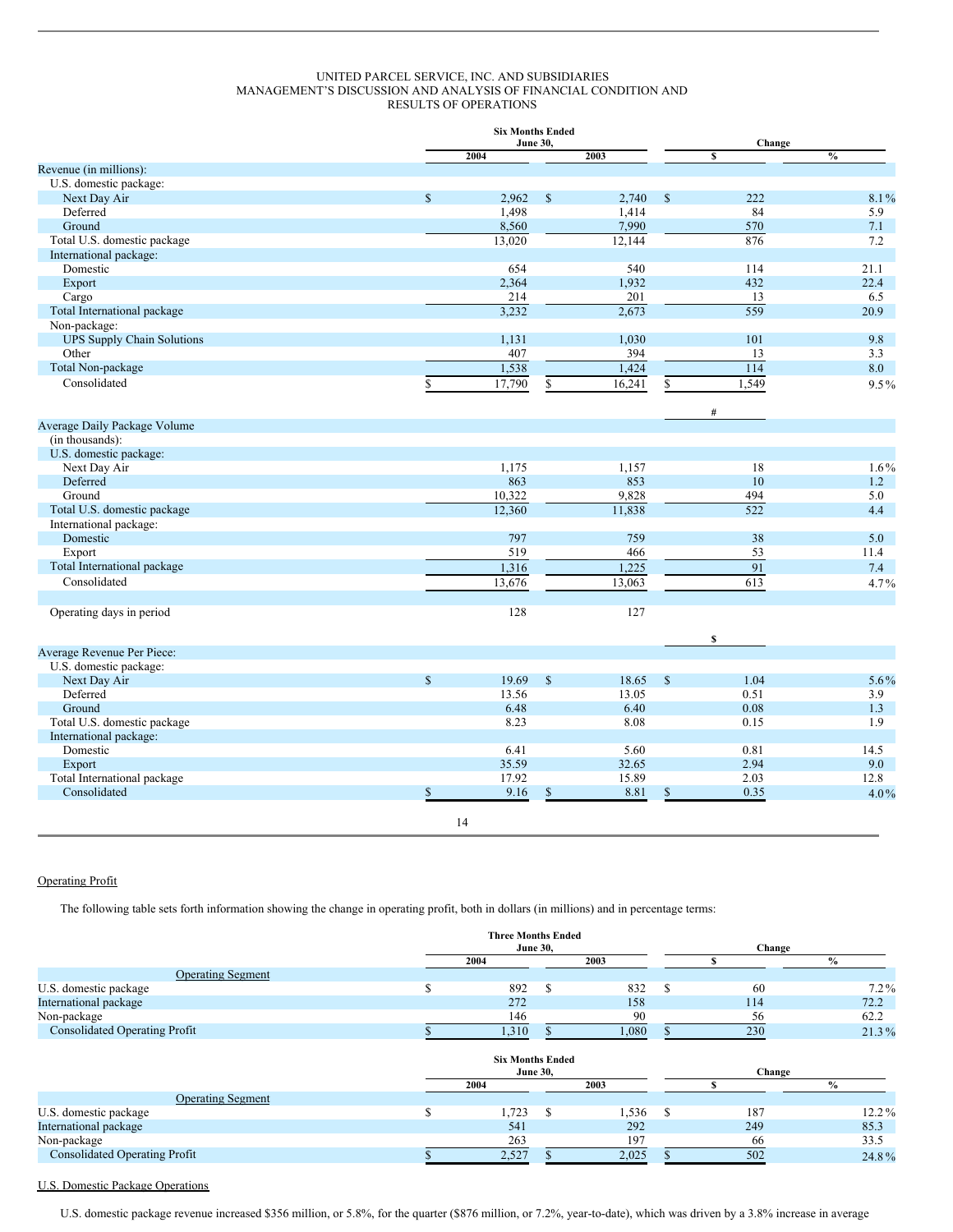daily package volume and a 2.0% increase in revenue per piece. Ground volume increased 4.9% during the quarter, driven in part by the improving U.S. economy. Next Day Air volume increased 0.2%, due to solid growth in package volume which reflected the improved economy. However, both Next Day Air and deferred volume were significantly affected by declines in letter volume influenced by the slowdown in mortgage refinancing.

Ground revenue per piece increased 0.8% for the quarter primarily due to the impact of a rate increase (described below) that took effect in 2004, but was adversely impacted by the removal of the fuel surcharge on ground products, as discussed below. The removal of the fuel surcharge on ground products reduced the growth rate of ground revenue per piece by 180 basis points. Next Day Air revenue per piece increased 7.4%, while deferred revenue per piece increased 6.2%, primarily due to the shift in product mix from letters to packages, the rate increase, and the modified fuel surcharge on domestic air products.

On January 5, 2004, a rate increase took effect which was in line with previous years' rate increases. We increased rates for standard ground shipments an average of 1.9% for commercial deliveries. The ground residential surcharge increased \$0.25 to \$1.40 over the commercial ground rate. An additional delivery area surcharge of \$1.00 was implemented for commercial deliveries in certain ZIP codes. Rates for UPS Hundredweight increased 5.9%. In addition, we increased rates for UPS Next Day Air an average of 2.9% and increased rates for deferred services by 2.9%. Rates for international shipments originating in the United States (Worldwide Express, Worldwide Express Plus, UPS Worldwide Expedited and UPS International Standard service) increased an average of 3.5%.

In addition, we discontinued the fuel surcharge on ground products, while we began to apply a new indexed surcharge to domestic air products. This new fuel surcharge for the domestic air products is based on the U.S. Energy Department's Gulf Coast spot price for a gallon of kerosene-type jet fuel. Based on published rates, the average fuel surcharge applied to our air products during the second quarter of 2004 was 5.83% (5.60% year-to-date), compared with the average surcharge of 1.80% applied to both air and ground products in 2003 (1.57% year-to-date), resulting in an increase in domestic fuel surcharge revenue of \$19 million during the quarter (\$56 million year-to-date).

U.S. domestic package operating profit increased \$60 million, or 7.2% (\$187 million, or 12.2%, year-to-date), primarily due to the increase in volume and revenue growth, combined with an improved operating margin resulting from better utilization of our delivery network.

15

# International Package Operations

International package revenue improved \$242 million, or 17.7%, for the quarter (\$559 million, or 20.9% year-to-date) primarily due to the 13.0% volume growth for our export products and strong revenue per piece improvements, a portion of which can be attributed to the impact of currency fluctuations. Revenue increased \$52 million during the quarter (\$153 million year-to-date) due to currency fluctuations. Revenue growth was also impacted by the change to our fuel surcharge, discussed below, as well as rate changes, which vary by geographical market and occur throughout the year.

In January 2004, changes were made to the calculation of our fuel surcharge on international products (including U.S. export products). The new surcharge is indexed to fuel prices in our different international regions, depending on where the shipment takes place. The new surcharge is only applied to our international express products, while the previous surcharge was applied to all international products. These changes, along with higher fuel prices, had the effect of increasing international package revenue by \$34 million during the quarter (\$73 million year-to-date).

We experienced double-digit export volume growth in each region throughout the world, with Asia-Pacific showing 17% export volume growth, and Europe and U.S.origin export volume growth in excess of 11%. Domestic volume increased 5.7% for the quarter, representing the third consecutive quarter of strong growth, and primarily reflects improvements in our European domestic delivery business.

Export revenue per piece increased 5.5% for the quarter (1.3% currency-adjusted), benefiting from rate increases and the impact of the fuel surcharge, but was negatively impacted by changes in product mix. In total, international average daily package volume increased 8.5% and average revenue per piece increased 9.3% (4.6% currencyadjusted).

The improvement in operating profit for our international package operations was \$114 million, or 72.2%, for the quarter (\$249 million, or 85.3%, year-to-date), \$14 million of which was due to favorable currency fluctuations (\$28 million year-to-date). This increase in operating profit was primarily due to the strong export volume growth and revenue per piece increases described previously, and a strong increase in operating margin through better network utilization.

### Non-Package Operations

Non-package revenue increased \$47 million, or 6.4%, for the quarter (\$114 million, or 8.0%, year-to-date). UPS Supply Chain Solutions increased revenue by 7.2% during the quarter (9.8% year-to-date) with the strongest growth coming in our supply chain management and air freight businesses. Favorable currency fluctuations provided \$12 million of the increase in revenue for the quarter (\$38 million year-to-date). The remainder of our non-package operations, which includes Mail Boxes Etc. (the franchisor of Mail Boxes Etc. and The UPS Store), UPS Capital Corporation, our mail and consulting services, and our excess value package insurance business, increased revenue by 4.5% for the quarter (3.3% year-to-date), primarily due to strong double-digit franchise revenue growth at Mail Boxes Etc.

Non-package operating profit increased \$56 million, or 62.2%, for the quarter (\$66 million, or 33.5%, year-to-date). This increase was affected by a \$24 million loss recognized in 2003 on the sale of our former Mail Technologies business. The remainder of the profit increase was primarily due to higher operating profit from our Supply Chain Solutions unit, our mail services unit, and our excess value insurance business. Supply Chain Solutions operating profit was driven by the increase in revenue as well as continued operating margin expansion. Mail Boxes Etc. also contributed strong profit growth, due to the increased franchise revenue noted previously. Non-package operating profit includes \$32 million (compared to \$26 million in 2003) of intersegment profit for the quarter, with a corresponding amount of operating expense, which reduces operating profit, in the U.S. domestic package segment.

During the second quarter of 2003, we sold our Mail Technologies business unit in a transaction that increased net income by \$14 million, or \$0.01 per diluted share. The gain consisted of a pre-tax loss of \$24 million recorded in other operating expenses within the non-package segment, and a tax benefit of \$38 million recognized in conjunction with the sale. The tax benefit exceeds the pre-tax loss from this sale primarily because the goodwill impairment charge we previously recorded for the Mail Technologies business unit was not deductible for income tax purposes. Consequently, our tax basis was greater than our book basis, thus producing the tax benefit described above. The operating results of our Mail Technologies unit were previously included in our non-package segment, and were not material to non-package operating results in any of the periods presented.

### Operating Expenses and Operating Margin

Consolidated operating expenses increased by \$415 million, or 5.8%, for the quarter (\$1.047 billion, or 7.4%, year-to-date), \$51 million of which was due to currency fluctuations in our international package and non-package segments (\$162 million year-to-date). Compensation and benefits increased by \$325 million, or 6.8%, for the quarter (\$785 million, or 8.3%, year-to-date), largely due to increased health and welfare benefit costs and higher pension expense. Stock-based compensation expense increased \$21 million, or 17.4%, in the second quarter (\$42 million, or 17.9%, year-to-date), primarily as a result of increased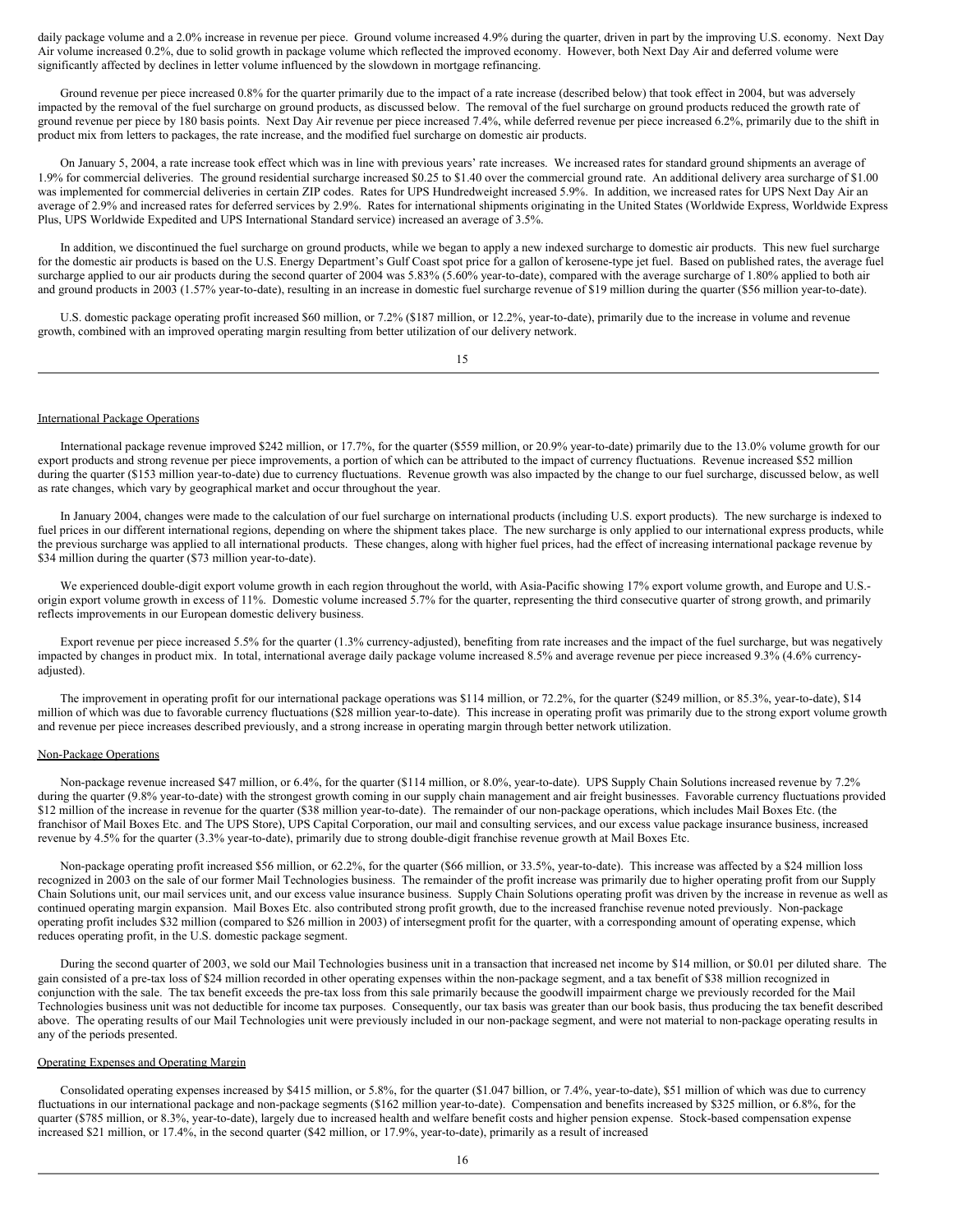# management incentive awards expense and adopting the measurement provisions of FAS 123 beginning with 2003 stock-based compensation awards.

Other operating expenses increased by \$90 million, or 3.8%, for the quarter (\$262 million, or 5.5%, year-to-date), largely due to a 28.5% increase in fuel expense and an 11.5% increase in purchased transportation, but were somewhat offset by declines in depreciation and amortization and other expenses. The increase in fuel expense was primarily due to higher prices for Jet-A, diesel, and unleaded gasoline. The increase in purchased transportation expense was influenced by the impact of currency and volume growth in our international package business, as well as growth at our Supply Chain Solutions business. The decline in depreciation and amortization for the quarter was impacted by lower depreciation expense on aircraft and engines, largely due to the recent retirement of some older aircraft. The decline in other expenses was primarily due to the \$24 million loss on the sale of our former Mail Technologies business in the second quarter of 2003.

Our operating margin, defined as operating profit as a percentage of revenue, increased in each segment during the second quarter. The operating margins for our three business segments were as follows:

|                          | <b>Three Months Ended</b><br><b>June 30,</b> |          | <b>Six Months Ended</b><br><b>June 30,</b> |       |  |  |
|--------------------------|----------------------------------------------|----------|--------------------------------------------|-------|--|--|
|                          | 2004                                         | 2003     | 2004                                       | 2003  |  |  |
| <b>Operating Segment</b> |                                              |          |                                            |       |  |  |
| U.S. domestic package    | 13.8%                                        | $13.6\%$ | $13.2\%$                                   | 12.6% |  |  |
| International package    | $16.9\%$                                     | $11.5\%$ | $16.7\%$                                   | 10.9% |  |  |
| Non-package              | 18.8%                                        | $12.3\%$ | $17.1\%$                                   | 13.8% |  |  |
| Consolidated             | 14.8%                                        | $13.1\%$ | $14.2\%$                                   | 12.5% |  |  |

### Investment Income/Interest Expense

Investment income increased by \$4 million during the second quarter, primarily due to higher interest-earning cash balances during 2004 compared to 2003. The year-todate increase in investment income of \$59 million was primarily due to a \$58 million impairment charge recognized during the first quarter of 2003. We periodically review our investments for indications of other than temporary impairment considering many factors, including the extent and duration to which a security's fair value has been less than its cost, overall economic and market conditions, and the financial condition and specific prospects for the issuer. During the first quarter of 2003, after considering the continued decline in the U.S. equity markets, we recognized an impairment charge of \$58 million, primarily related to our investment in S&P 500 equity portfolios.

The \$3 million decrease in interest expense during the second quarter was primarily due to lower average debt balances outstanding as well as the impact of lower interest rates on certain interest rate swaps. The year-to-date increase in interest expense of \$11 million was affected by imputed interest expense associated with certain investments, currency exchange rates, and a lower amount of capitalized interest during 2004.

### Net Income and Earnings Per Share

Net income for the second quarter of 2004 was \$818 million, an 18.2% increase from the \$692 million achieved in the second quarter of 2003, resulting in an increase in diluted earnings per share from \$0.61 in 2003 to \$0.72 in 2004. Net income in the second quarter of 2003 was favorably impacted by \$14 million, or \$0.01 per diluted share, due to the sale of our former Mail Technologies business unit.

Year-to-date 2004 net income was \$1.577 billion, a 21.0% increase from the \$1.303 billion in the first six months of 2003, resulting in an increase in diluted earnings per share from \$1.15 in 2003 to \$1.39 in 2004. Net income in the first six months of 2003 was favorably impacted by a reduction in income tax expense of \$55 million (\$0.05 per diluted share) due to the resolution of various tax issues with the Internal Revenue Service, and by \$14 million (\$0.01 per diluted share) due to the sale of our former Mail Technologies business unit. Net income in 2003 was adversely impacted by the \$58 million (\$37 million after-tax, or \$0.03 per diluted share) investment impairment charge described previously.

17

### Liquidity and Capital Resources

### *Net Cash From Operating Activities*

Net cash provided by operating activities increased to \$3.140 billion in the first six months of 2004 from \$2.579 billion during 2003, largely due to higher net income and the receipt of an income tax refund of \$185 million associated with the resolution of the excess value ("EV") tax case discussed in Note 8 to the unaudited consolidated financial statements. As discussed in Note 5 to the unaudited consolidated financial statements, we expect to contribute \$287 and \$95 million over the remainder of the year to our pension and postretirement medical benefit plans, respectively.

In November 2003, we announced rate increases, which took effect on January 5, 2004. The overall impact is in line with previous years' rate increases. We increased rates for standard ground shipments an average of 1.9% for commercial deliveries. The ground residential surcharge increased \$0.25 to \$1.40 over the commercial ground rate. An additional delivery area surcharge of \$1.00 was implemented for commercial deliveries in certain ZIP codes. Rates for UPS Hundredweight increased 5.9%. In addition, we increased rates for UPS Next Day Air an average of 2.9% and increased rates for deferred services by 2.9%. Rates for international shipments originating in the United States (Worldwide Express, Worldwide Express Plus, UPS Worldwide Expedited and UPS International Standard service) increased an average of 3.5%. Rate changes for shipments originating outside the U.S. were made throughout the past year and varied by geographic market.

In addition, we discontinued the fuel surcharge on ground service, while a new indexed surcharge is being applied to our Next Day Air, deferred products, and international services. This new fuel surcharge for the domestic air products is based on the U.S. Energy Department's Gulf Coast spot price for a gallon of kerosene-type jet fuel. The index for shipments originating in Europe is based on the Rotterdam ARA spot price of kerosene-type jet fuel.

### *Net Cash Used In Investing Activities*

Net cash used in investing activities increased to \$1.524 billion in the first six months of 2004 from \$1.463 billion during 2003, primarily due to increased purchases (net of sales and maturities) of marketable securities and short-term investments resulting from our improved free cash flow, but was somewhat offset by loan sales and principal repayments in our finance receivables portfolio and slightly reduced capital expenditures. We anticipate capital expenditures of approximately \$2.2 billion in 2004. These expenditures will provide for replacement of existing capacity and anticipated future growth and include the projected cost of capitalized software. We fund our capital expenditures with our cash from operations.

### *Net Cash Used In Financing Activities*

Net cash used in financing activities decreased to \$1.191 billion in the first six months of 2004 from \$1.193 billion during 2003, primarily due to lower repayments of debt, which was mostly offset with increased repurchases of stock and higher cash dividends. Our primary use of cash in financing activities has been to repay long-term debt, repurchase stock, and pay dividends. During the first half of 2004, we repaid \$78 million in debt, primarily consisting of UPS Notes and principal payments on our capitalized lease obligations. Issuances of debt consisted primarily of UPS Notes and short-term borrowings under our commercial paper program, and totaled \$178 million for the six months ended June 30, 2004. We consider the overall fixed and floating interest rate mix of our portfolio and the related overall cost of borrowing when planning for future issuances and non-scheduled repayments of debt.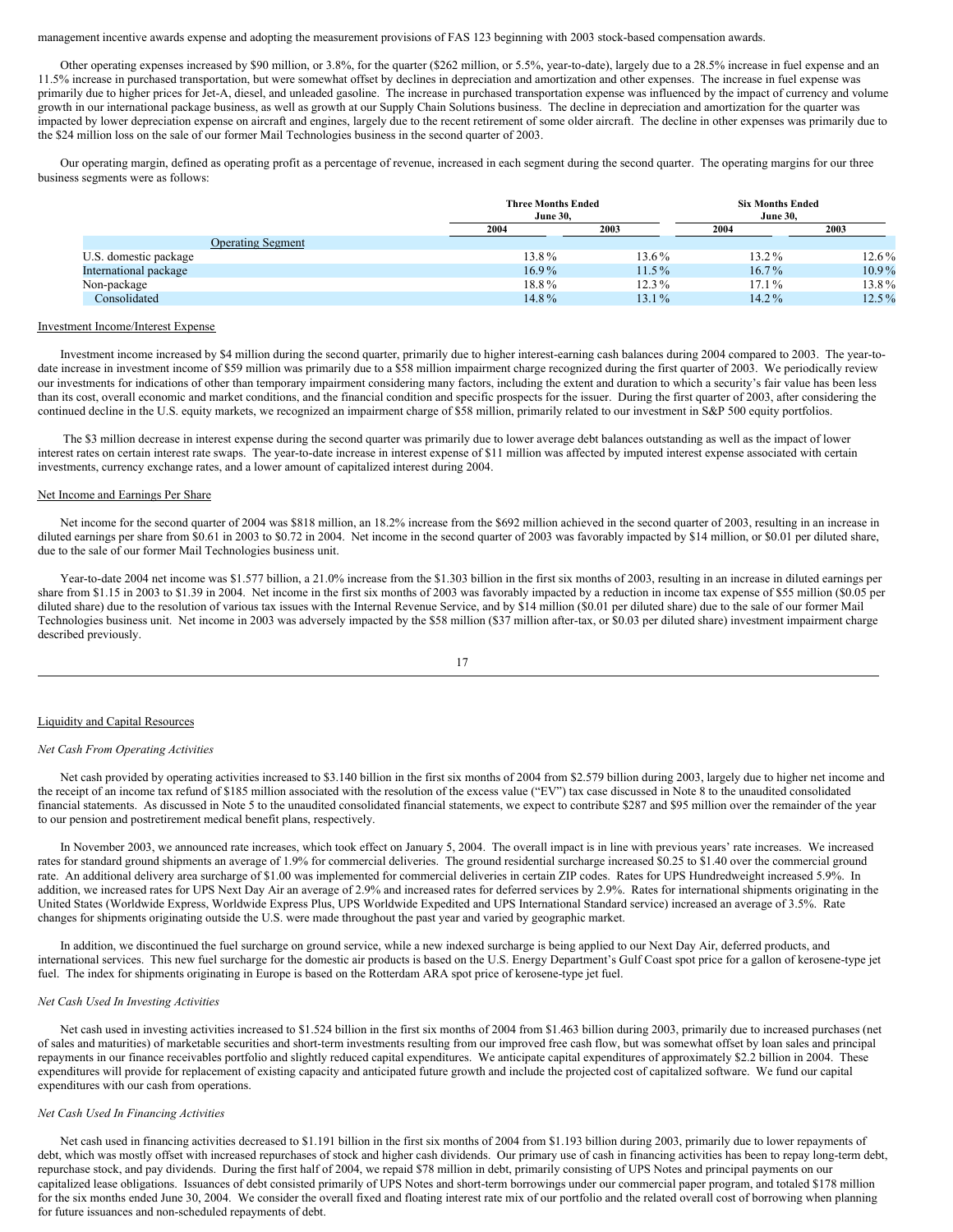In May 2004, a total of \$1.0 billion was authorized for share repurchases as part of our continuing share repurchase program. We repurchased a total of \$745 and \$198 million of common stock in first half of 2004 and 2003, respectively. As of June 30, 2004, we had \$824 million of this authorization available for future share repurchases.

We increased our cash dividend payments to \$0.56 per share in the first six months of 2004 from \$0.42 per share in the same period of 2003, resulting in an increase in total cash dividends paid to \$621 million from \$472 million. The declaration of dividends is subject to the discretion of the Board of Directors and will depend on various factors, including our net income, financial condition, cash requirements, future prospects, and other relevant factors. We expect to continue the practice of paying regular cash dividends.

### *Sources of Credit*

We maintain two commercial paper programs under which we are authorized to borrow up to \$7.0 billion. Approximately \$645 million was outstanding under these programs as of June 30, 2004, with an average interest rate of 1.03%. The entire balance outstanding has been classified as a current liability in our

18

balance sheet. In addition, we maintain an extendible commercial notes program under which we are authorized to borrow up to \$500 million. No amounts were outstanding under this program at June 30, 2004.

We maintain two credit agreements with a consortium of banks. These agreements provide revolving credit facilities of \$1.0 billion each, with one expiring on April 21, 2005 and the other on April 24, 2008. Interest on any amounts we borrow under these facilities would be charged at 90-day LIBOR plus 15 basis points. There were no borrowings under either of these agreements as of June 30, 2004.

We also maintain a \$1.0 billion European medium-term note program. Under this program, we may issue notes from time to time, denominated in a variety of currencies. No amounts were outstanding under this program at June 30, 2004.

In August 2003, we filed a \$2.0 billion shelf registration statement under which we may issue debt securities in the United States. There was approximately \$126 million issued under this shelf registration statement at June 30, 2004, all of which consists of issuances under our UPS Notes program.

#### *Commitments & Contingencies*

We have contractual obligations and commitments in the form of operating leases, capital leases, debt obligations, and purchase commitments. We intend to satisfy these obligations through the use of cash flow from operations.

We believe that funds from operations and borrowing programs will provide adequate sources of liquidity and capital resources to meet our expected current and longterm needs for the operation of our business, including anticipated capital expenditures such as commitments for aircraft purchases, through 2009.

On August 9, 1999 the United States Tax Court held that we were liable for tax on income of Overseas Partners Ltd., a Bermuda company that had reinsured EV insurance purchased by our customers beginning in 1984, and that we were liable for additional tax for the 1983 and 1984 tax years. The IRS took similar positions to those advanced in the Tax Court decision for tax years subsequent to 1984 through 1998. On June 20, 2001, the U.S. Court of Appeals for the Eleventh Circuit ruled in our favor and reversed the Tax Court decision. In January 2003, we and the IRS finalized settlement of all outstanding tax issues related to EV package insurance. Under the terms of settlement, we agreed to adjustments that will result in income tax due of approximately \$562 million, additions to tax of \$60 million and related interest. The amount due to the IRS as a result of the settlement is less than amounts we previously had accrued, and less than amounts we had previously paid to the IRS. As a result, we recorded income, before taxes, of \$1.023 billion (\$776 million after tax) during the fourth quarter of 2002. In the first quarter of 2004, we received a refund of \$185 million pertaining to the 1983 and 1984 tax years. The remaining refunds and credits associated with this settlement are expected to be received over the next several years.

We are named as a defendant in twenty-three pending lawsuits that seek to hold us liable for the collection of premiums for EV insurance in connection with package shipments since 1984. Based on state and federal tort, contract and statutory claims, these cases generally claim that we failed to remit collected EV premiums to an independent insurer; we failed to provide promised EV insurance; we acted as an insurer without complying with state insurance laws and regulations; and the price for EV insurance was excessive. These actions were all filed after the August 9, 1999 U.S. Tax Court decision, discussed above, which the U.S. Court of Appeals for the Eleventh Circuit later reversed.

These twenty-three cases have been consolidated for pre-trial purposes in a multi-district litigation proceeding ("MDL Proceeding") in federal court in New York. In addition to the cases in which UPS is named as a defendant, there also is an action, Smith v. Mail Boxes Etc., against Mail Boxes Etc. and its franchisees relating to UPS EV insurance and related services purchased through Mail Boxes Etc. centers. This case also has been consolidated into the MDL Proceeding.

In late 2003, the parties reached a global settlement resolving all claims and all cases in the MDL proceeding. In reaching the settlement, we and the other defendants expressly deny any and all liability. On July 30, 2004, the court issued an order granting final approval to the substantive terms of the settlement. The settlement will only become effective after the time for the filing of an appeal has passed, if no appeal is filed, or, if any appeal is filed, if and after it is rejected.

If the proposed settlement becomes final, we would provide qualifying settlement class members with vouchers toward the purchase of specified UPS services and would pay a portion of the plaintiffs' attorneys' fees, the total amount of which will be determined by the court. The ultimate cost to us of the proposed settlement will depend on a number of factors, including how many vouchers settlement class members actually request and use. We do not believe that this proposed settlement will have a material effect on our financial condition, results of operations, or liquidity.

In addition, we are a defendant in various other lawsuits that arose in the normal course of business. We believe that the eventual resolution of these cases will not have a material adverse effect on our financial condition, results of operations, or liquidity.

We participate in a number of trustee-managed multi-employer pension and health and welfare plans for employees covered under collective bargaining agreements. Several factors could result in higher future contributions to these plans, including unfavorable investment performance, changes in demographics, and increased benefits to participants. At this time, we are unable to determine the amount of additional future contributions, if any, or whether any material adverse effect on our financial condition, results of operations, or cash flows could result from our participation in these plans.

As of December 31, 2003, we had approximately 228,000 employees (64% of our total employees) employed under a national master agreement and various supplemental agreements with local unions affiliated with the International Brotherhood of Teamsters ("Teamsters"). These agreements run through July 31, 2008. The majority of our pilots are employed under a collective bargaining agreement with the Independent Pilots Association, which became amendable January 1, 2004. Negotiations are ongoing with the assistance of the National Mediation Board. Our airline mechanics are covered by a collective bargaining agreement with Teamsters Local 2727, which becomes amendable on November 1, 2006. In addition, the majority of our ground mechanics who are not employed under agreements with the Teamsters are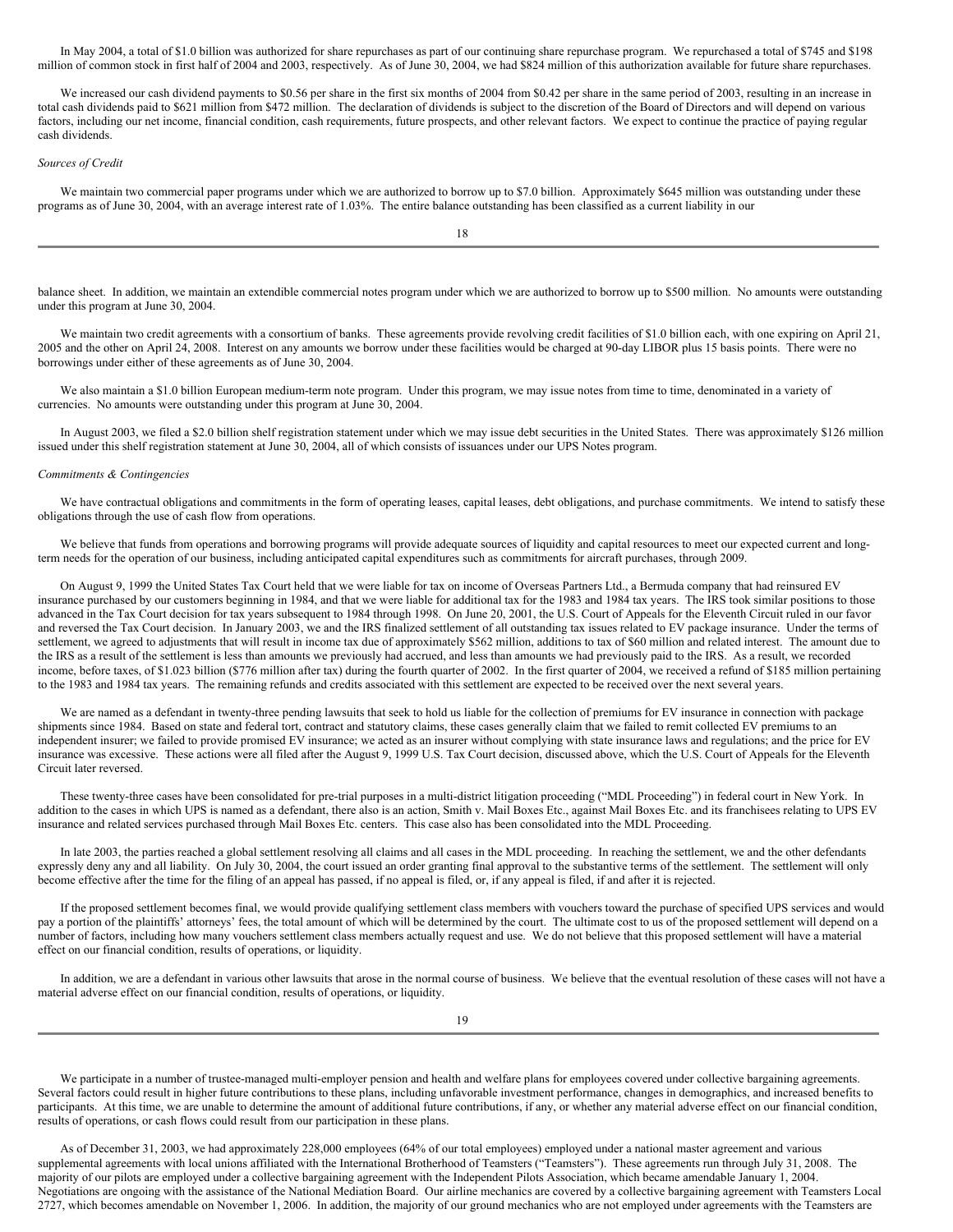employed under collective bargaining agreements with the International Association of Machinists and Aerospace Workers. These agreements run through July 31, 2009.

### New Accounting Pronouncements

In January 2003, the FASB issued Interpretation No. 46 "Consolidation of Variable Interest Entities", to address perceived weaknesses in accounting for entities commonly known as special purpose or off balance sheet. In addition to numerous FASB Staff Positions written to clarify and improve the application of FIN 46, the FASB recently announced a deferral for certain entities, and an amendment to FIN 46 entitled FASB Interpretation No. 46 (revised December 2003) "Consolidation of Variable Interest Entities" ("FIN 46").

FIN 46 provides guidance for identifying the party with a controlling financial interest resulting from arrangements or financial instruments rather than voting interests. FIN 46 defines the term "variable interest entity" and is based on the premise that if a business enterprise absorbs a majority of such an entity's expected losses and/or receives a majority of its expected residual returns, that enterprise has a controlling financial interest, and would thus require consolidation of the variable interest entity. As of December 31, 2003, we adopted FIN 46, and the effects of adoption were not material to our results of operations or financial condition.

On July 1, 2003, we adopted FASB Statement No. 149 "Amendment of Statement 133 on Derivative Instruments and Hedging Activities" ("FAS 149"). FAS 149 amends FAS 133 for certain decisions made by the FASB as part of the Derivatives Implementation Group process. FAS 149 also amends FAS 133 to incorporate clarifications of the definition of a derivative. The adoption of FAS 149 was not material to our results of operations or financial condition.

On July 1, 2003, we adopted FASB Statement No. 150 "Accounting for Certain Instruments with Characteristics of Both Liabilities and Equity" ("FAS 150"). FAS 150 establishes how an issuer measures certain freestanding financial instruments with characteristics of both liabilities and equity, and requires that such instruments be classified as liabilities. The adoption of FAS 150 was not material to our results of operations or financial condition.

In December 2003, the FASB revised Statement No. 132, "Employers' Disclosures about Pensions and Other Postretirement Benefits" ("FAS 132"). The revised standard requires new disclosures in addition to those required by the original standard about the assets, obligations, cash flows and net periodic benefit cost of defined benefit pension plans and other defined benefit postretirement plans. As revised, FAS 132 is effective for financial statements with fiscal years ending after December 15, 2003, and we have included these disclosures in Note 5 – Employee Benefit Plans.

On December 8, 2003, the "Medicare Prescription Drug Improvement and Modernization Act of 2003" ("the Act") was signed into law. The provisions of the Act provide for a federal subsidy for plans that provide prescription drug benefits and meet certain qualifications. In May 2004, the FASB issued FASB Staff Position (FSP) No. 106-2, "Accounting and Disclosure Requirements Related to the Medicare Prescription Drug, Improvement and Modernization Act of 2003", which provides guidance on the accounting for the effects of the Act. The impact of the Act and the adoption of this FSP will not be material to our financial condition or results of operations.

### Forward-Looking Statements

"Management's Discussion and Analysis of Financial Condition and Results of Operations" and other parts of this report contain "forward-looking" statements about matters that

20

inherently are difficult to predict. These statements include statements regarding our intent, belief and current expectations about our strategic direction, prospects and future results. We have described some of the important factors that affect these statements as we discussed each subject. Forward-looking statements involve risks and uncertainties, and certain factors may cause actual results to differ materially from those contained in the forward-looking statements. Some of the factors that could cause our actual results to differ materially from the expected results are described in our Annual Report on Form 10-K for the year ended December 31, 2003.

21

# Item 3. Quantitative and Qualitative Disclosures About Market Risk

We are exposed to market risk from changes in foreign currency exchange rates, interest rates, equity prices, and certain commodity prices. All of this market risk arises in the normal course of business, as we do not engage in speculative trading activities. In order to manage the risk arising from these exposures, we utilize a variety of foreign exchange, interest rate, equity and commodity forward contracts, options, and swaps.

The total fair value asset (liability) of our derivative financial instruments is summarized in the following table (in millions):

|                                  | <b>June 30,</b><br>2004         | December 31,<br>2003 |
|----------------------------------|---------------------------------|----------------------|
| <b>Energy Derivatives</b>        | 64                              | 30                   |
| Currency Derivatives             | (5                              | (48)                 |
| <b>Interest Rate Derivatives</b> | (59)                            | (27)                 |
|                                  | $\hspace{0.1mm}-\hspace{0.1mm}$ | (45)                 |

Our market risks, hedging strategies, and financial instrument positions at June 30, 2004 are similar to those disclosed in our Annual Report on Form 10-K for the year ended December 31, 2003. The market risk sensitivity of the contracts noted above would not be materially different from the amounts disclosed in our Annual Report on Form 10-K for the year ended December 31, 2003. During the first six months of 2004, we issued a total of \$41 million of fixed rate notes with various maturities under our UPS Notes program. All of these fixed rate notes were effectively converted to floating interest rates using interest rate swaps. The notes are callable at various stated times after issuance, and \$37 million of the notes were called in the first six months of 2004.

The forward contracts, swaps, and options previously discussed contain an element of risk that the counterparties may be unable to meet the terms of the agreements. However, we minimize such risk exposures for these instruments by limiting the counterparties to large banks and financial institutions that meet established credit guidelines. We do not expect to incur any losses as a result of counterparty default.

The information concerning market risk under the sub-caption "Market Risk" of the caption "Management's Discussion and Analysis of Financial Condition and Results of Operations" on pages 27-29 of our consolidated financial statements contained in our Annual Report on Form 10-K for the year ended December 31, 2003, is hereby incorporated by reference in this Quarterly Report on Form 10-Q.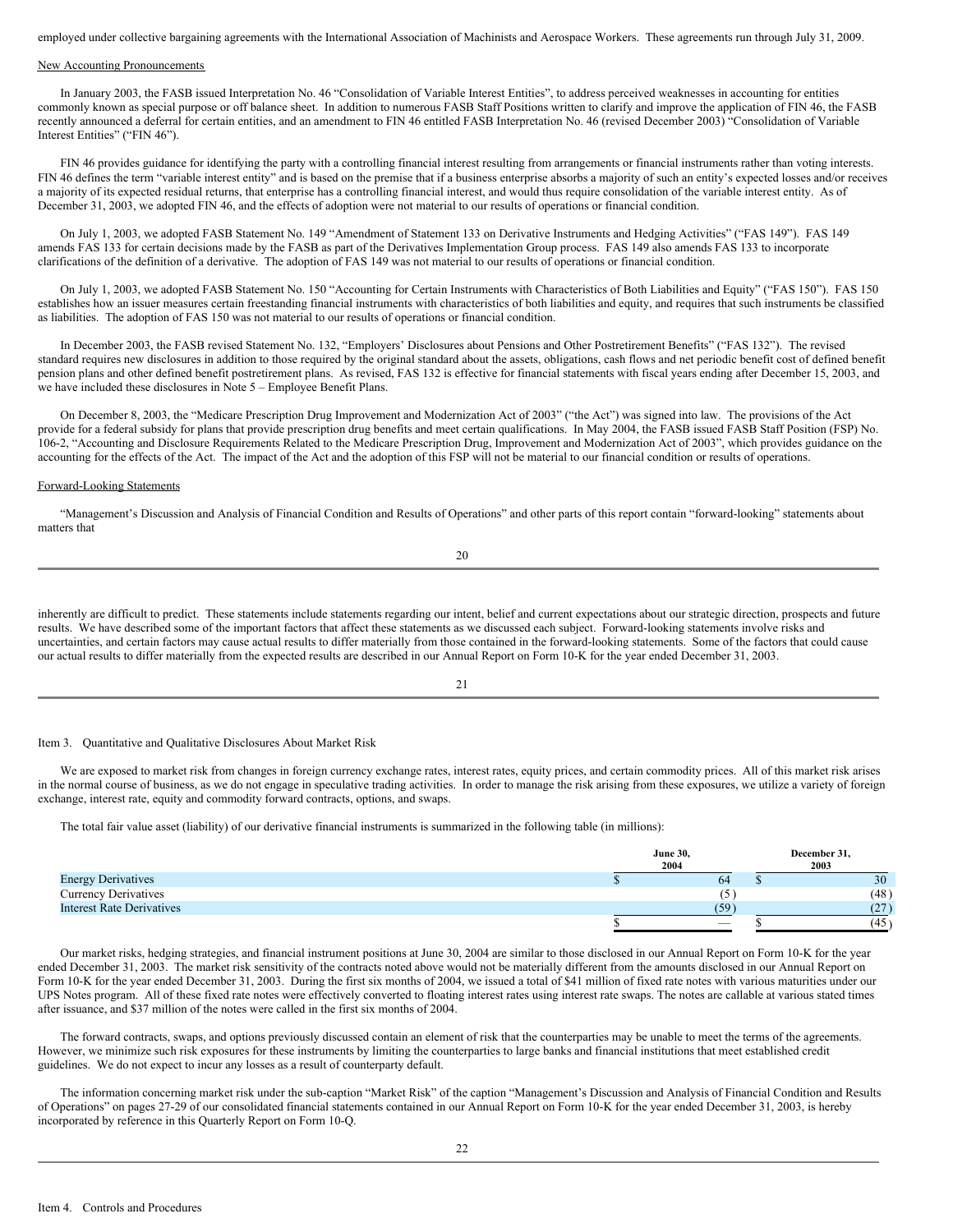As of the end of the period covered by this report, management, including our chief executive officer and chief financial officer, evaluated the effectiveness of the design and operation of our disclosure controls and procedures. Based upon, and as of the date of, the evaluation, our chief executive officer and chief financial officer concluded that the disclosure controls and procedures were effective, in all material respects, to ensure that information required to be disclosed in the reports we file and submit under the Exchange Act is recorded, processed, summarized and reported as and when required.

There have been no significant changes in our internal controls over financial reporting that occurred during our last fiscal quarter that has materially affected, or is reasonably likely to materially affect, our internal controls over financial reporting. There were no significant deficiencies or material weaknesses identified in the evaluation, and therefore, no corrective actions were taken.

# **PART II. OTHER INFORMATION**

### Item 1. Legal Proceedings

For a discussion of legal proceedings affecting us and our subsidiaries, please see Note 8 to our unaudited consolidated financial statements contained herein.

Item 2. Changes in Securities, Use of Proceeds and Issuer Purchases of Equity Securities

A summary of our repurchases of our Class A and Class B common stock during the second quarter of 2004 is as follows:

|                                   | <b>Total Number</b><br>of Shares<br>Purchased | Average<br><b>Price Paid</b><br>Per Share | <b>Total Number</b><br>of Shares Purchased<br>as Part of Publicly<br><b>Announced Program</b> | <b>Approximate Dollar</b><br>Value of Shares That May Yet<br><b>Be Purchased Under</b><br>the Program |
|-----------------------------------|-----------------------------------------------|-------------------------------------------|-----------------------------------------------------------------------------------------------|-------------------------------------------------------------------------------------------------------|
| Beginning Balance - April 1, 2004 |                                               |                                           |                                                                                               | 479                                                                                                   |
| April 1 - April 30, 2004          | 2.4                                           | 70.94                                     | 2.4                                                                                           | 307                                                                                                   |
| May 1 - May 5, 2004               | 0.2                                           | 70.33                                     | 0.2                                                                                           | 293                                                                                                   |
| May 6 - May 31, 2004 (1)          | 1.8                                           | 69.90                                     | 1.8                                                                                           | 872                                                                                                   |
| June 1 - June 30, 2004            | 0.7                                           | 72.34                                     | 0.7                                                                                           | 824                                                                                                   |
| Ending Balance - June 30, 2004    | 5.I                                           | 70.72                                     | 5.1                                                                                           | 824                                                                                                   |

(1) On May 6, 2004, the UPS Board of Directors authorized a total of \$1.0 billion for share repurchases as part of our continuing share repurchase program. This superceded any previous remaining authorization for share repurchases. Unless terminated earlier by resolution of our Board, the program will expire when we have repurchased all shares authorized for repurchase under the program.

Item 4. Submission of Matters to a Vote of Security Holders

Our annual meeting of shareowners was held on May 6, 2004.

Proxies for the meeting were solicited pursuant to Regulation 14A under the Securities Exchange Act of 1934. There was no solicitation in opposition to management's nominees for director as listed in Item No. 1 in the proxy statement, and all of such nominees were elected.

1. The results of the voting by the shareowners for directors are presented below.

| Director           |          | <b>Number of Votes</b> |          |  |
|--------------------|----------|------------------------|----------|--|
| Calvin Darden      | For      | 3,462,620,722          | 96.98%   |  |
|                    | Withheld | 107,677,447            | $3.02\%$ |  |
| Michael L. Eskew   | For      | 3,521,226,105          | 98.63%   |  |
|                    | Withheld | 49,072,064             | $1.37\%$ |  |
| James P. Kelly     | For      | 3,512,316,096          | 98.38%   |  |
|                    | Withheld | 57,982,073             | $1.62\%$ |  |
| Ann M. Livermore   | For      | 3,486,827,940          | 97.66%   |  |
|                    | Withheld | 83,470,229             | $2.34\%$ |  |
| Gary E. MacDougal  | For      | 3,490,543,722          | 97.77%   |  |
|                    | Withheld | 79,754,447             | $2.23\%$ |  |
| Victor A. Pelson   | For      | 3,511,151,853          | 98.34%   |  |
|                    | Withheld | 59,146,316             | $1.66\%$ |  |
| Lea N. Soupata     | For      | 3,348,305,993          | 93.78%   |  |
|                    | Withheld | 221,992,176            | $6.22\%$ |  |
| Robert M. Teeter * | For      | 3,513,385,863          | 98.41%   |  |
|                    | Withheld | 56,912,306             | 1.59%    |  |
| John W. Thompson   | For      | 3,492,208,087          | 97.81%   |  |
|                    | Withheld | 78,090,082             | $2.19\%$ |  |
| Carol B. Tomé      | For      | 3,476,234,658          | 97.37%   |  |
|                    | Withheld | 94,063,511             | $2.63\%$ |  |

\* Robert M. Teeter died on June 13, 2004.

2. The proposal and the results of the voting by the shareowners for ratification of our appointment of independent auditors are presented below.

|                                                               |         |                        | Percent of |
|---------------------------------------------------------------|---------|------------------------|------------|
|                                                               |         | <b>Number of Votes</b> |            |
|                                                               |         |                        |            |
| To ratify the appointment of Deloitte & Touche LLP,           | For     | 3.460,756,803          | $96.93\%$  |
| independent auditors, as auditors of UPS and its subsidiaries | Against | 93.024.438             | $2.61\%$   |
| for the year ending December 31, 2004                         | Abstain | 16.516.928             | $0.46\%$   |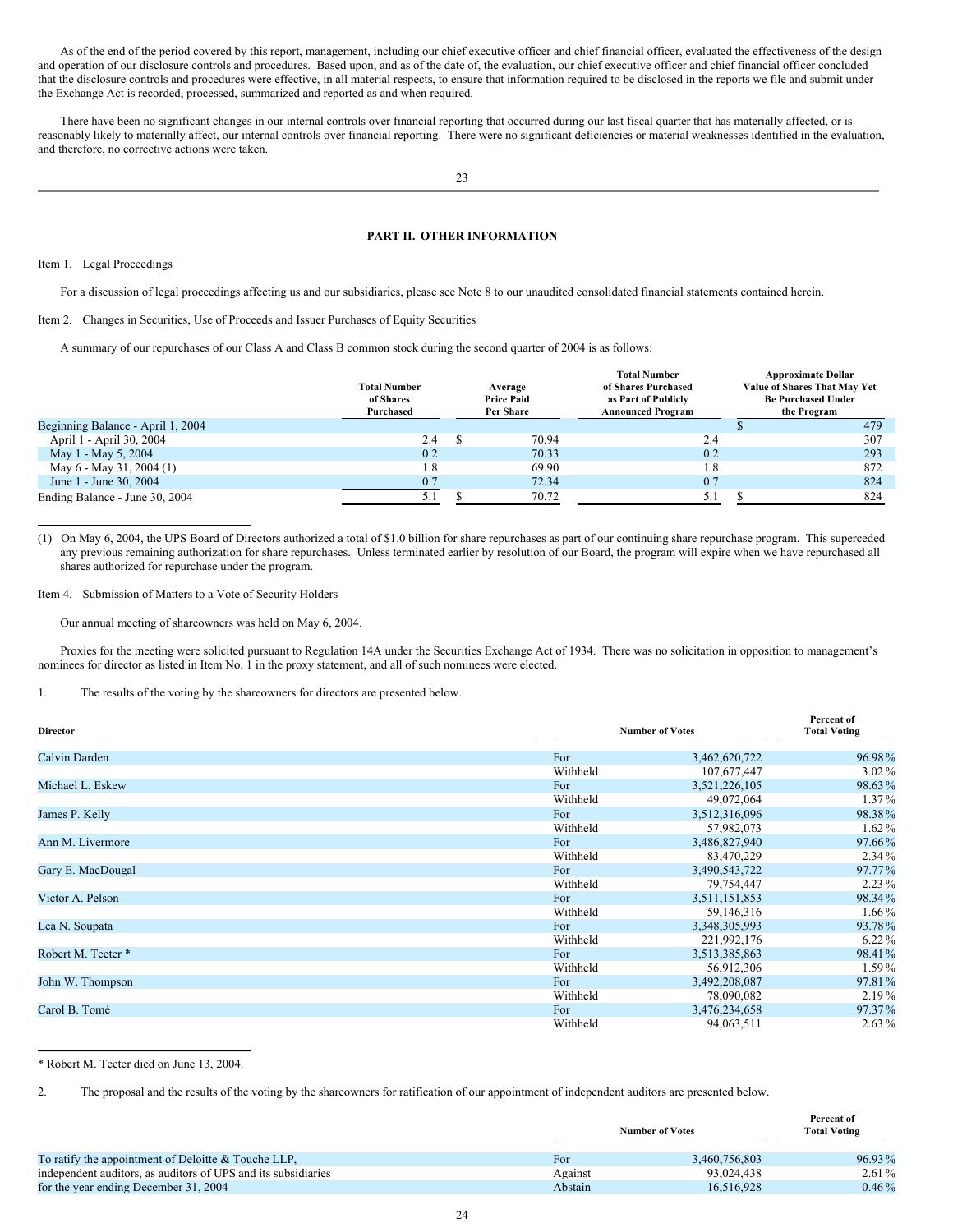Item 6. Exhibits and Reports on Form 8-K

(A) Exhibits:

3.1 – Form of Restated Certificate of Incorporation of United Parcel Service, Inc. (incorporated by reference to Exhibit 3.2 to Form 10-Q for the Quarter Ended June 30, 2002).

3.2 – Form of Bylaws of United Parcel Service, Inc. (incorporated by reference to Exhibit 3.2 on Form S-4 (No. 333-83349), filed on July 21, 1999, as amended).

12 – Computation of Ratio of Earnings to Fixed Charges.

- 31.1 Certification of the Chief Executive Officer Pursuant to Rule 13a (14), as adopted pursuant to Section 302 of the Sarbanes-Oxley Act of 2002.
- 31.2 Certification of the Chief Financial Officer Pursuant to Rule 13a (14), as adopted pursuant to Section 302 of the Sarbanes-Oxley Act of 2002.

32.1 – Certification of the Chief Executive Officer Pursuant to 18 U.S.C. Section 1350, as Adopted Pursuant to Section 906 of the Sarbanes-Oxley Act of 2002.

32.2 – Certification of the Chief Financial Officer Pursuant to 18 U.S.C. Section 1350, as Adopted Pursuant to Section 906 of the Sarbanes-Oxley Act of 2002.

(B) Reports on Form 8-K:

The Company furnished a Form 8-K Current Report on April 27, 2004 (Date of Earliest Event Reported: April 22, 2004), announcing its financial results for the three months ended March 31, 2004.

The Company furnished a Form 8-K Current Report on July 23, 2004 (Date of Earliest Event Reported: July 22, 2004), announcing its financial results for the three and six months ended June 30, 2004.

### 25

# EXHIBIT INDEX

3.1 – Form of Restated Certificate of Incorporation of United Parcel Service, Inc. (incorporated by reference to Exhibit 3.2 to Form 10-Q for the Quarter Ended June 30, 2002).

3.2 – Form of Bylaws of United Parcel Service, Inc. (incorporated by reference to Exhibit 3.2 on Form S-4 (No. 333-83349), filed on July 21, 1999, as amended).

12 – Computation of Ratio of Earnings to Fixed Charges.

31.1– Certification of the Chief Executive Officer Pursuant to Rule 13a (14), as adopted pursuant to Section 302 of the Sarbanes-Oxley Act of 2002.

31.2 –Certification of the Chief Financial Officer Pursuant to Rule 13a (14), as adopted pursuant to Section 302 of the Sarbanes-Oxley Act of 2002.

32.1 – Certification of the Chief Executive Officer Pursuant to 18 U.S.C. Section 1350, as Adopted Pursuant to Section 906 of the Sarbanes-Oxley Act of 2002.

32.2 – Certification of the Chief Financial Officer Pursuant to 18 U.S.C. Section 1350, as Adopted Pursuant to Section 906 of the Sarbanes-Oxley Act of 2002.

26

# **SIGNATURES**

Pursuant to the requirements of the Securities Exchange Act of 1934, the registrant has duly caused this report to be signed on its behalf by the undersigned thereunto duly authorized.

> UNITED PARCEL SERVICE, INC. (Registrant)

Date: August 5, 2004 By: /s/ D. Scott Davis

D. Scott Davis Senior Vice President, Treasurer and Chief Financial Officer (Duly Authorized Officer and Principal Financial Officer)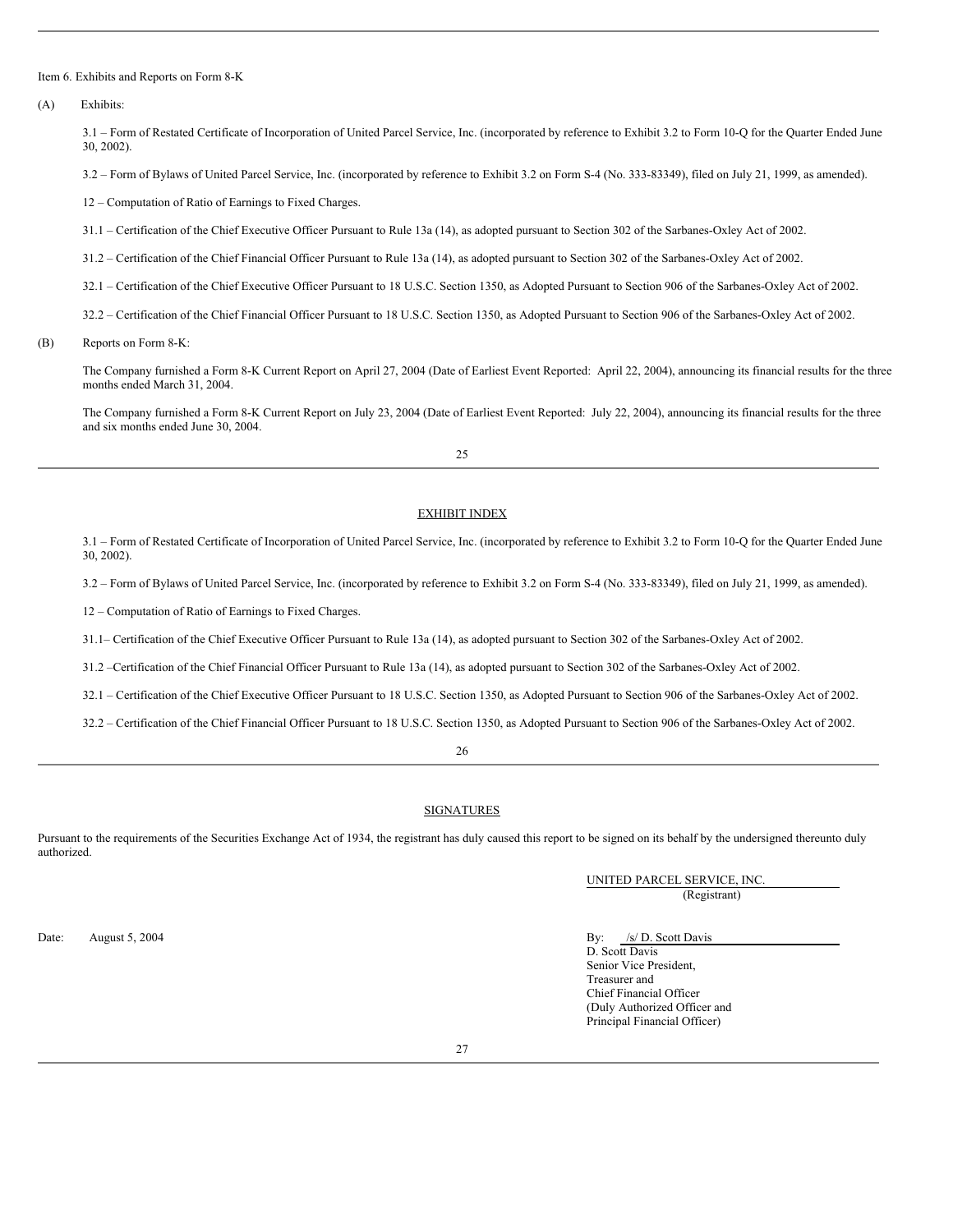### **United Parcel Service, Inc. and Subsidiaries Ratio of Earnings to Fixed Charges**

|                                                     |            | <b>Six Months Ended</b> |       |  |  |
|-----------------------------------------------------|------------|-------------------------|-------|--|--|
|                                                     |            | <b>June 30,</b>         |       |  |  |
| (in millions)                                       | 2004       |                         | 2003  |  |  |
| Earnings:                                           |            |                         |       |  |  |
| Earnings before income taxes and accounting changes | 2,484<br>ъ | -S                      | 1,934 |  |  |
| Add: Interest expense                               |            | 74                      | 63    |  |  |
| Add: One-third of rental expense (a)                | 115        |                         | 113   |  |  |
| Total earnings                                      | 2,673      |                         | 2,110 |  |  |
|                                                     |            |                         |       |  |  |
| <b>Fixed Charges:</b>                               |            |                         |       |  |  |
| Interest expense                                    | .Ъ         | 74<br>-S                | 63    |  |  |
| Interest capitalized                                |            | 12                      | 15    |  |  |
| One-third of rental expense (a)                     | 115        |                         | 113   |  |  |
| Total fixed charges                                 | 201        |                         | 191   |  |  |
|                                                     |            |                         |       |  |  |
| Ratio of Earnings to Fixed Charges                  | 13.3       |                         | 11.0  |  |  |
|                                                     |            |                         |       |  |  |

(a) Considered to be representative of interest factor in rental expense.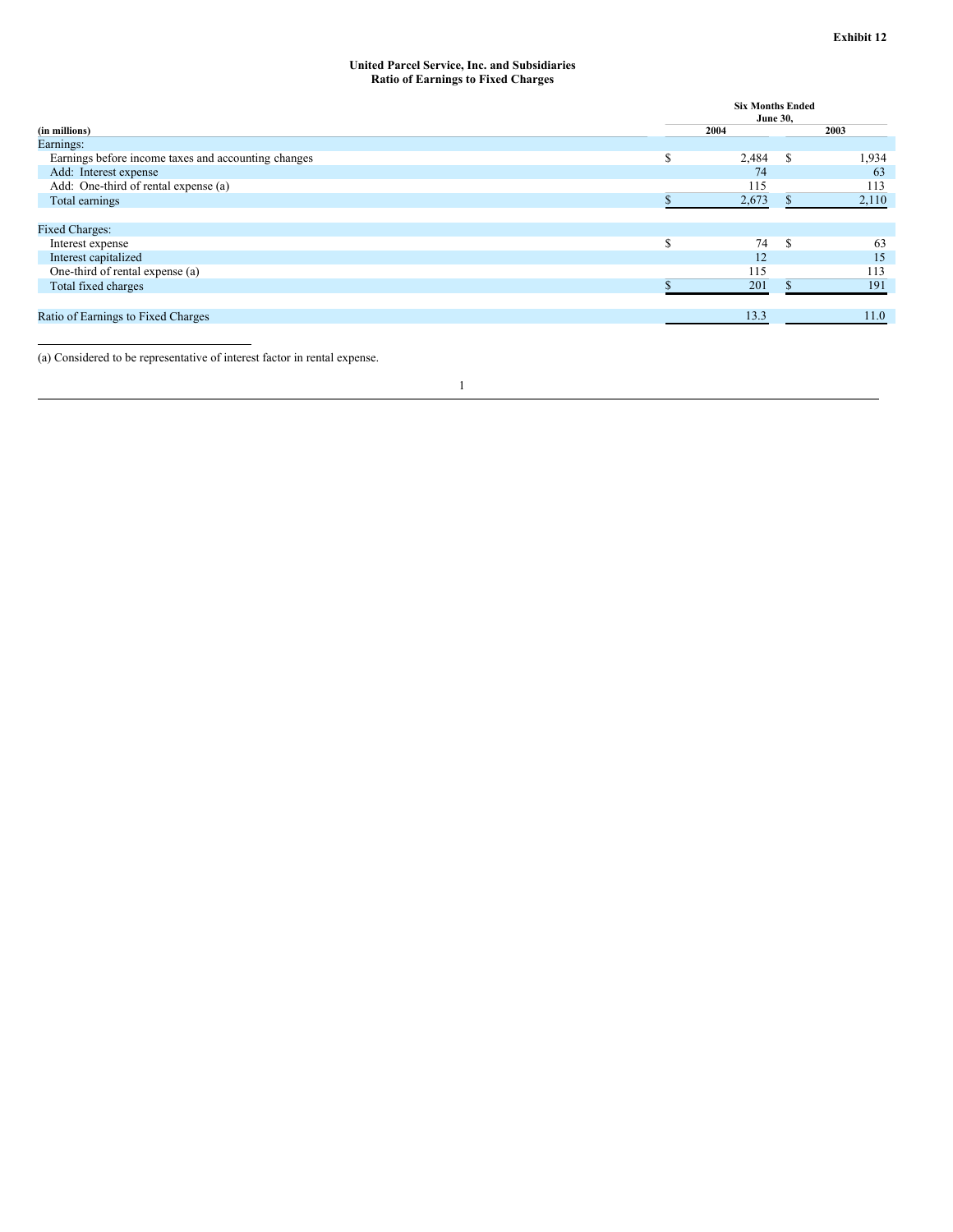# **CERTIFICATE OF CHIEF EXECUTIVE OFFICER**

I, Michael L. Eskew, certify that:

- 1. I have reviewed this quarterly report on Form 10-Q of United Parcel Service, Inc.;
- 2. Based on my knowledge, this report does not contain any untrue statement of a material fact or omit to state a material fact necessary to make the statements made, in light of the circumstances under which such statements were made, not misleading with respect to the period covered by this report;
- 3. Based on my knowledge, the financial statements, and other financial information included in this report, fairly present in all material respects the financial condition, results of operations and cash flows of the registrant as of, and for, the periods presented in this report;
- 4. The registrant's other certifying officer and I are responsible for establishing and maintaining disclosure controls and procedures (as defined in Exchange Act Rules 13a-15(e) and 15d-15(e)) for the registrant and have:
	- a. designed such disclosure controls and procedures, or caused such disclosure controls and procedures to be designed under our supervision, to ensure that material information relating to the registrant, including its consolidated subsidiaries, is made known to us by others within those entities, particularly during the period in which this report is being prepared;
	- b. evaluated the effectiveness of the registrant's disclosure controls and procedures and presented in this report our conclusions about the effectiveness of disclosure controls and procedures, as of the end of the period covered by this report based on such evaluation; and
	- c. disclosed in this report any change in the registrant's internal control over financial reporting that occurred during the registrant's most recent fiscal quarter that has materially affected, or is reasonably likely to materially affect, the registrant's internal control over financial reporting; and
- 5. The registrant's other certifying officer and I have disclosed, based on our most recent evaluation of internal control over financial reporting, to the registrant's auditors and the audit committee of the registrant's board of directors (or persons performing the equivalent functions):
	- a. all significant deficiencies and material weaknesses in the design or operation of internal control over financial reporting which are reasonably likely to adversely affect the registrant's ability to record, process, summarize and report financial information; and
	- b. any fraud, whether or not material, that involves management or other employees who have a significant role in the registrant's internal control over financial reporting.

/s/ Michael L. Eskew Michael L. Eskew Chairman and Chief Executive Officer August 5, 2004

1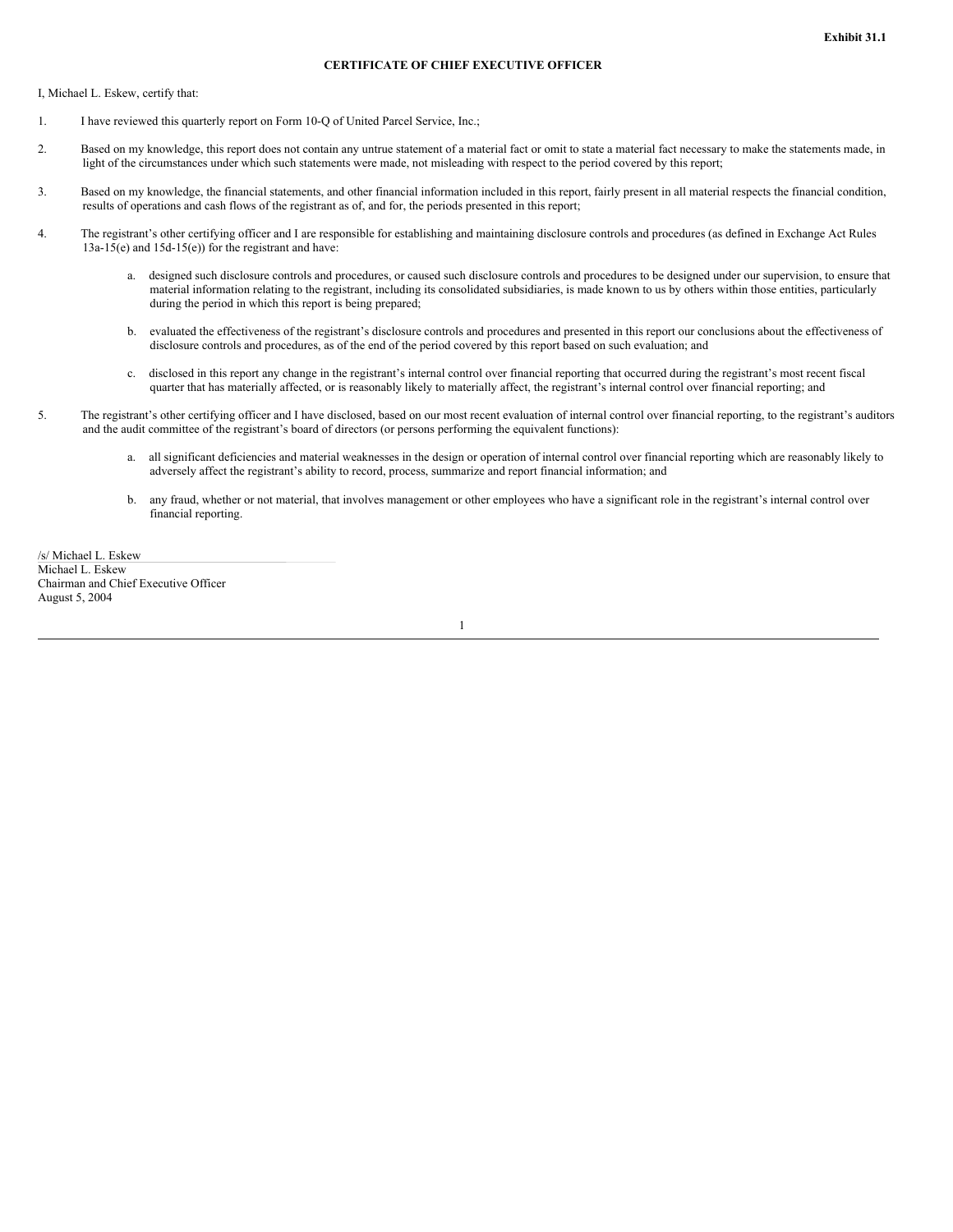# **CERTIFICATE OF CHIEF FINANCIAL OFFICER**

I, D. Scott Davis, certify that:

- 1. I have reviewed this quarterly report on Form 10-Q of United Parcel Service, Inc.;
- 2. Based on my knowledge, this report does not contain any untrue statement of a material fact or omit to state a material fact necessary to make the statements made, in light of the circumstances under which such statements were made, not misleading with respect to the period covered by this report;
- 3. Based on my knowledge, the financial statements, and other financial information included in this report, fairly present in all material respects the financial condition, results of operations and cash flows of the registrant as of, and for, the periods presented in this report;
- 4. The registrant's other certifying officer and I are responsible for establishing and maintaining disclosure controls and procedures (as defined in Exchange Act Rules 13a-15(e) and 15d-15(e)) for the registrant and have:
	- a. designed such disclosure controls and procedures, or caused such disclosure controls and procedures to be designed under our supervision, to ensure that material information relating to the registrant, including its consolidated subsidiaries, is made known to us by others within those entities, particularly during the period in which this report is being prepared;
	- b. evaluated the effectiveness of the registrant's disclosure controls and procedures and presented in this report our conclusions about the effectiveness of disclosure controls and procedures, as of the end of the period covered by this report based on such evaluation; and
	- c. disclosed in this report any change in the registrant's internal control over financial reporting that occurred during the registrant's most recent fiscal quarter that has materially affected, or is reasonably likely to materially affect, the registrant's internal control over financial reporting; and
- 5. The registrant's other certifying officer and I have disclosed, based on our most recent evaluation of internal control over financial reporting, to the registrant's auditors and the audit committee of the registrant's board of directors (or persons performing the equivalent functions):
	- a. all significant deficiencies and material weaknesses in the design or operation of internal control over financial reporting which are reasonably likely to adversely affect the registrant's ability to record, process, summarize and report financial information; and
	- b. any fraud, whether or not material, that involves management or other employees who have a significant role in the registrant's internal control over financial reporting.

/s/ D. Scott Davis D. Scott Davis Chief Financial Officer August 5, 2004

1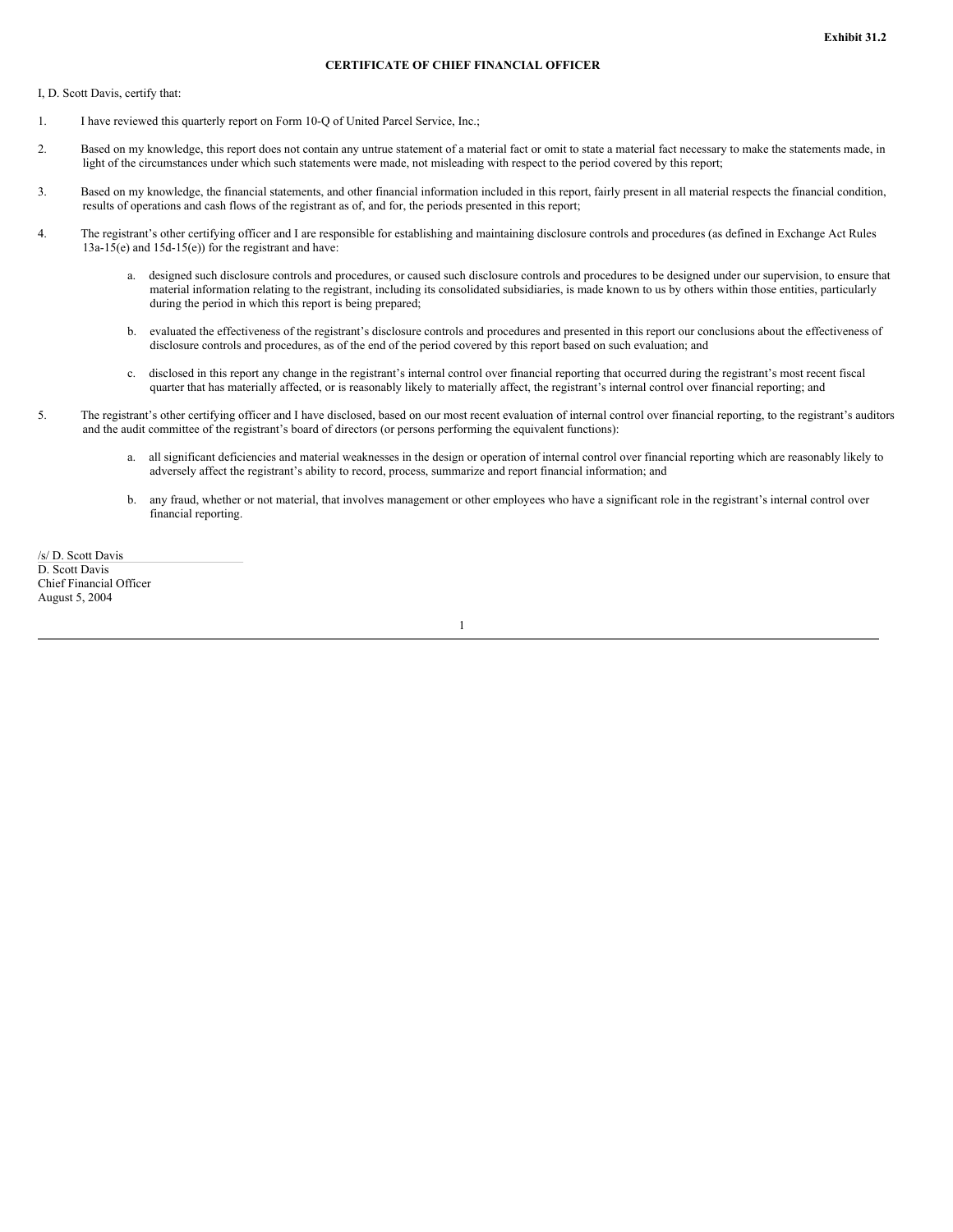### **CERTIFICATION PURSUANT TO 18 U.S.C. SECTION 1350, AS ADOPTED PURSUANT TO SECTION 906 OF THE SARBANES-OXLEY ACT OF 2002**

Pursuant to Section 906 of the Sarbanes-Oxley Act of 2002 and in connection with the Quarterly Report on Form 10-Q of United Parcel Service, Inc. (the "Corporation") for the period ended June 30, 2004, as filed with the Securities and Exchange Commission on the date hereof (the "Report"), the undersigned, the Chairman of the Board and Chief Executive Officer of the Corporation, certifies that:

- (1) The Report fully complies with the requirements of Section 13(a) or 15(d) of the Securities Exchange Act of 1934; and
- (2) The information contained in the Report fairly presents, in all material respects, the financial condition and results of operations of the Corporation.

/s/ Michael L. Eskew Michael L. Eskew Chairman and Chief Executive Officer August 5, 2004